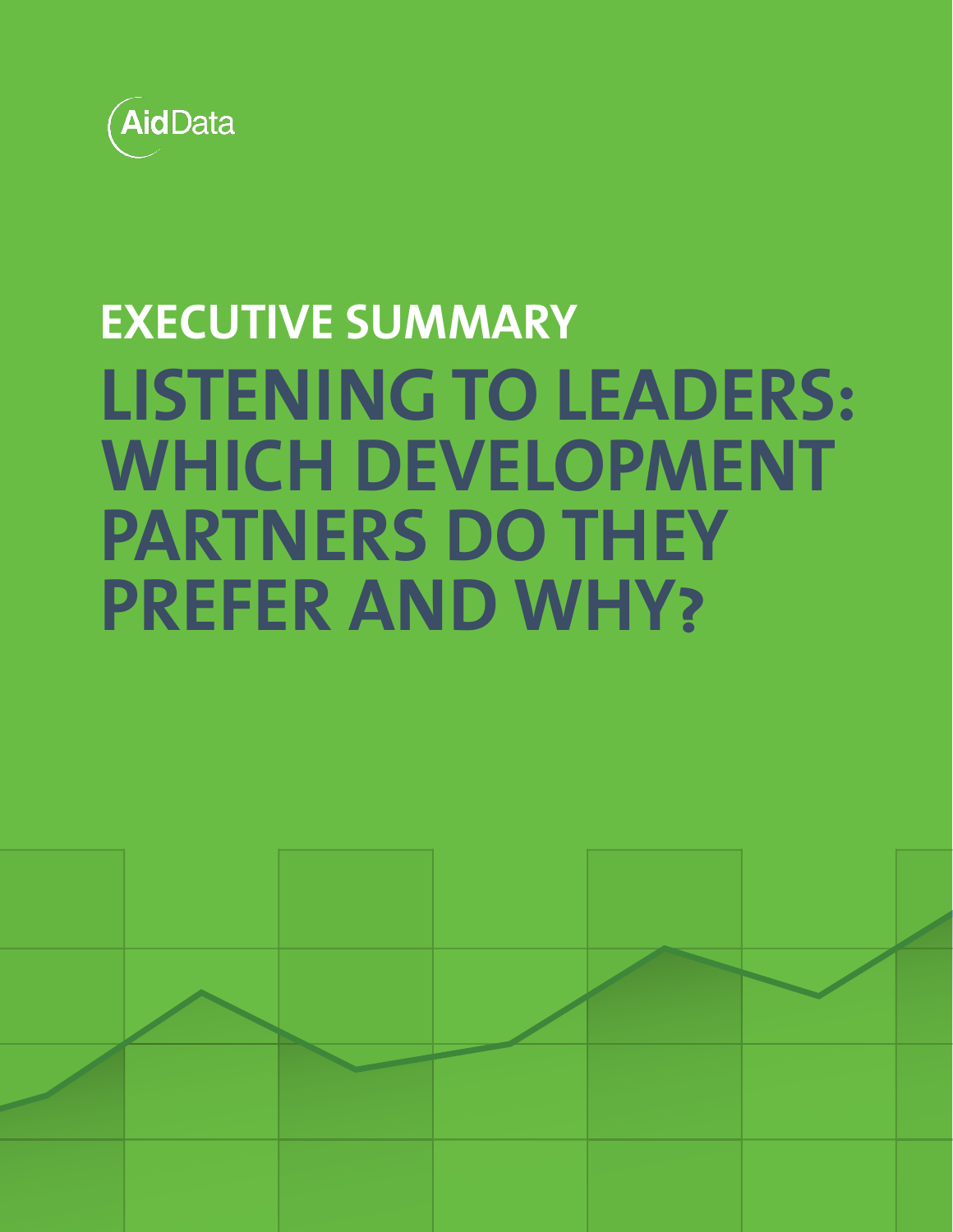#### **This report was prepared by Samantha Custer, Zachary Rice, Takaaki Masaki, Rebecca Latourell and Bradley Parks from AidData.**

The authors would like to thank the outstanding team of research assistants who made contributions to this report: Caroline Davis, Lisa Lee, Kristin Ritchey, Michael Testa, Jessica Tiblin, Marie Tummarello, and Diana Winter. We also wish to thank participants in the *2014 Reform Efforts Survey*. Were it not for their willingness to graciously share of their time and experiences, this report would not have been possible.

An exceptional team of researchers and programmers at NORC at the University of Chicago were instrumental in helping us successfully gather the data necessary to produce this report. We thank them for their many hours of hard work and dedication. Llanco Talamantes, Galina Kalvatcheva and Tanya Sethi were also extremely helpful in the final formatting and editing of this publication.

This report was also made possible through generous financial support received from the Smith Richardson Foundation, the John Templeton Foundation, the College of William & Mary, the London School of Economics and Political Science, and the World Bank. Its findings and conclusions are those of the authors and do not necessarily reflect the views of these funders.

#### *Note:*

*A full list of the individuals who advised on the design and content of the 2014 Reform Efforts Survey questionnaire; pre-tested the survey questionnaire and online interface; and provided methodological guidance to the team is available in The Marketplace of Ideas for Policy Change report.* 

#### *Citation:*

*Custer, Samantha, Zachary Rice, Takaaki Masaki, Rebecca Latourell and Bradley Parks. 2015. Listening to Leaders: Which Development Partners Do They Prefer and Why? Williamsburg, VA: AidData. Accessed at http://aiddata.org/listening-to-leaders.*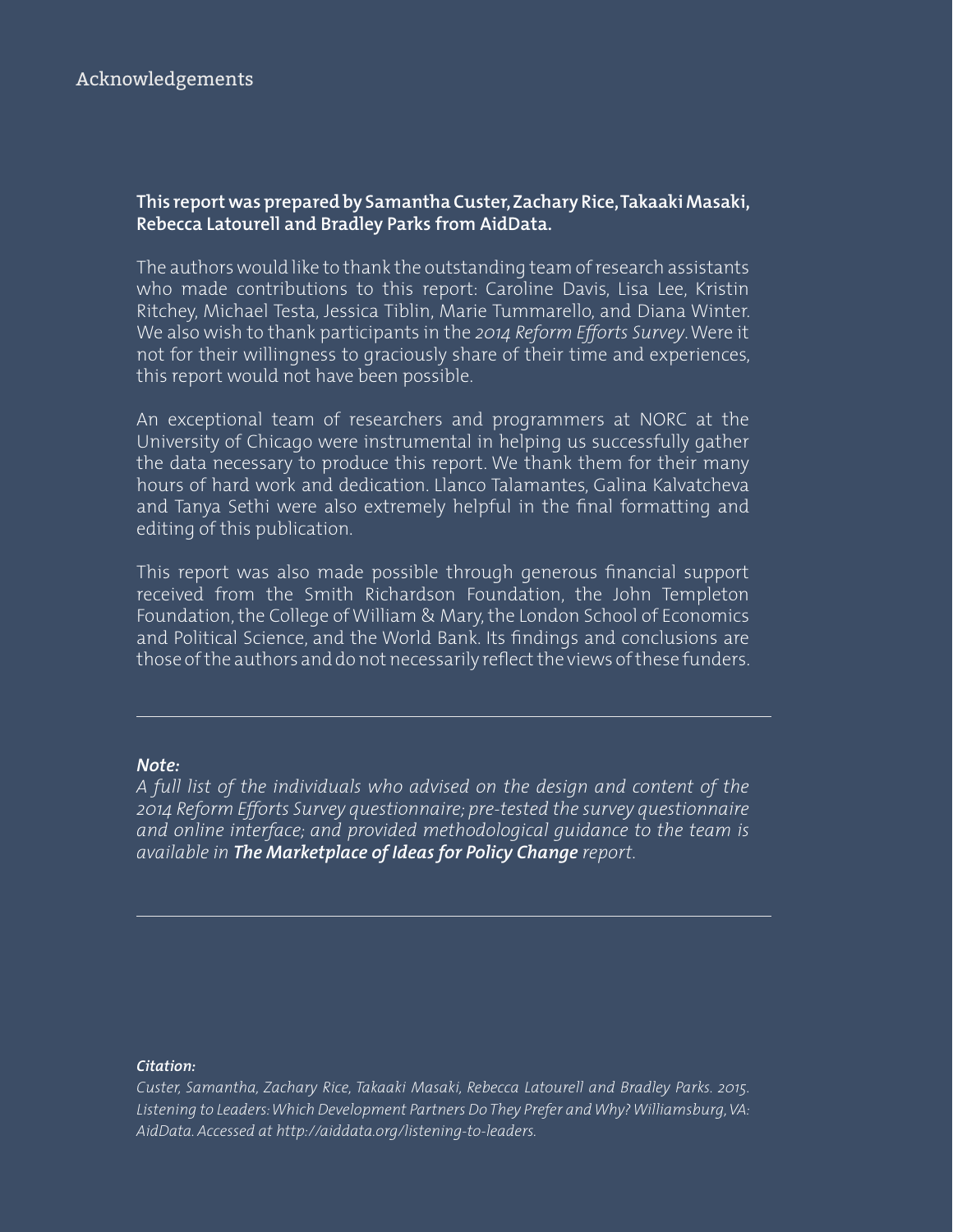# Executive Summary

As countries search for the right mix of resources and reforms that will deliver results during the post-2015 SDG era, they will have vastly more sources of advice and types of assistance from which to choose. Once the exclusive province of technocrats in advanced economies, the market for advice and assistance has become a crowded bazaar teeming with bilateral aid agencies, multilateral development banks, civil society organizations and think tanks competing for the limited time and attention of decision-makers.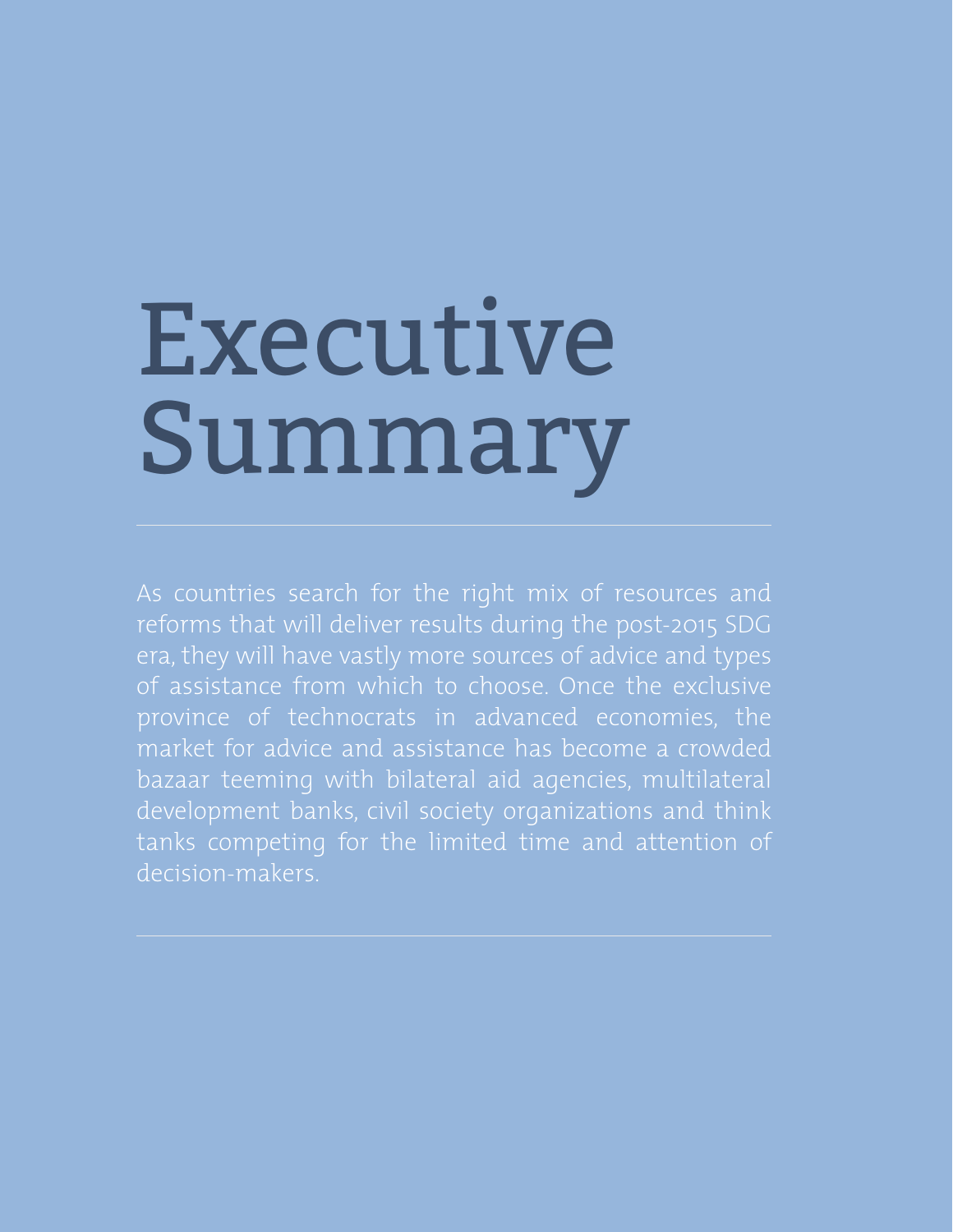### Executive Summary

The sun has set on the Millennium Development Goals (MDGs) and a new dawn for international development cooperation has arrived in the form of the 2030 Agenda. Much like its forbearer, the Sustainable Development Goals (SDGs) outline a compelling vision of a future for our planet and the people within it, but take on a much broader set of issues with a larger price tag — currently estimated at \$5-7 trillion.

> However, if past is prologue, progress on the SDGs will depend as much on reforms as it does on resources. For in-country decision-makers, the rubber meets the road when money and ideas are brought to bear in support of their domestic reform efforts. And without a credible data and evidence base, zeroing in on the optimal combination of resources and reforms to tackle entrenched socio-economic, governance, and environmental problems requires alchemy rather than science.

the market for advice and assistance has become a crowded bazaar

As countries search for the right mix of resources and reforms that will deliver results during the post-2015 SDG era, they will have vastly more sources of advice and types of assistance from which to choose. Once the exclusive province of technocrats in advanced economies, the market for advice and assistance has become a crowded bazaar teeming with bilateral aid agencies, multilateral development banks, civil society organizations and think tanks competing for the limited time and attention of decision-makers.

Development partners bring an increasingly diverse set of wares to market, including: impact evaluations, cross-country benchmarking exercises, in-depth country diagnostics, "just-in-time" policy analysis and advice, South-South training and twinning programs, peer-to-peer learning networks, "engaged advisory services", and traditional technical assistance programs. Yet, we know remarkably little about how the buyers in this market – public sector leaders from low and middle-income countries – choose their suppliers and value the advice they receive.

In this report, we attempt to shed light on a policy discussion that will be of central importance during the post-2015 era: whether and how development partners can help domestic change agents in low- and middle-income countries to enact reforms and create an enabling environment for sustainable development.

This longstanding debate remains opinion-rich and evidence-poor. Some argue that development partners can play a positive and pivotal role: offering financial and reputational benefits to reform-minded policymakers, increasing the costs of postponing reform through financial and social sanctions, and equipping change agents with new sources of evidence, analysis, and advice. Others view development partners as largely impotent, providing weak incentives and pressures that have little bearing on domestic reform processes. A third group takes the position that development partners are consequential, but they usually exert undue influence that distorts and displaces partner government priorities.

The rapid rise of emerging powers – most notably, Brazil, Russia, India, China and South Africa – brings a new dimension to this debate. The arrival of "non-DAC" development partners is characterized by many pundits and policymakers as a seismic shift, with the so-called "Beijing Consensus" and "Mumbai Consensus" winning large numbers of converts and challenging the once dominant "Washington Consensus." Others argue that these claims are overblown.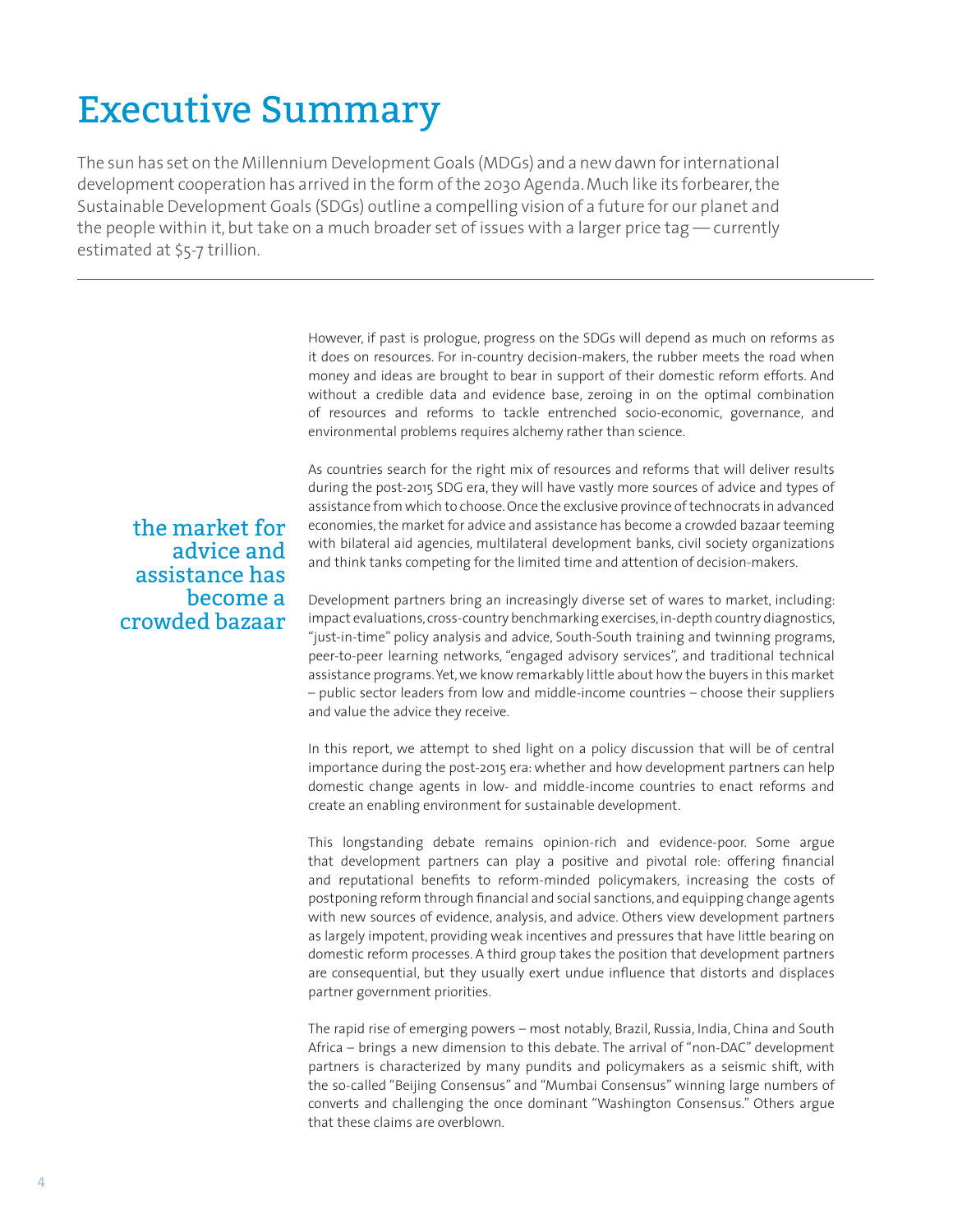Our goal with this report is to inject a new source of evidence into these policy discussions, by listening to and learning from those who are making and shaping policy in the developing world. *Which development partners do leaders in low- and middleincome countries prefer – and why?*

Regardless of whether one is optimistic or pessimistic about development partners and their ability to spur and sustain reform, one thing is certain: we sorely need better data and evidence to understand how decision-makers in low- and middle-income countries perceive the development partners with whom they interact and judge the utility of external involvement in domestic reform efforts.

In the summer of 2014, we launched the *Reform Efforts Survey* to make a substantial contribution to closing this evidence gap and equip the international community with better tools with which to assess development partner influence and performance. The first wave of the survey benefited from the participation of nearly 6,750 development policymakers and practitioners in 126 low- and middle-income countries who provided information about the influence and performance of 100+ Western and non-Western development partners.

#### **We seek to answer three key questions in this report:**

- How do decision-makers in low- and middle-income countries assess the performance of development partners who seek to influence their reform efforts?
- To what extent is the performance of development partners enhanced or constrained by the characteristics of the countries they seek to assist?
- Are there certain attributes of development partner institutions that may make them more influential and useful from the perspective of public sector decisionmakers who are seeking to prioritize and implement reforms?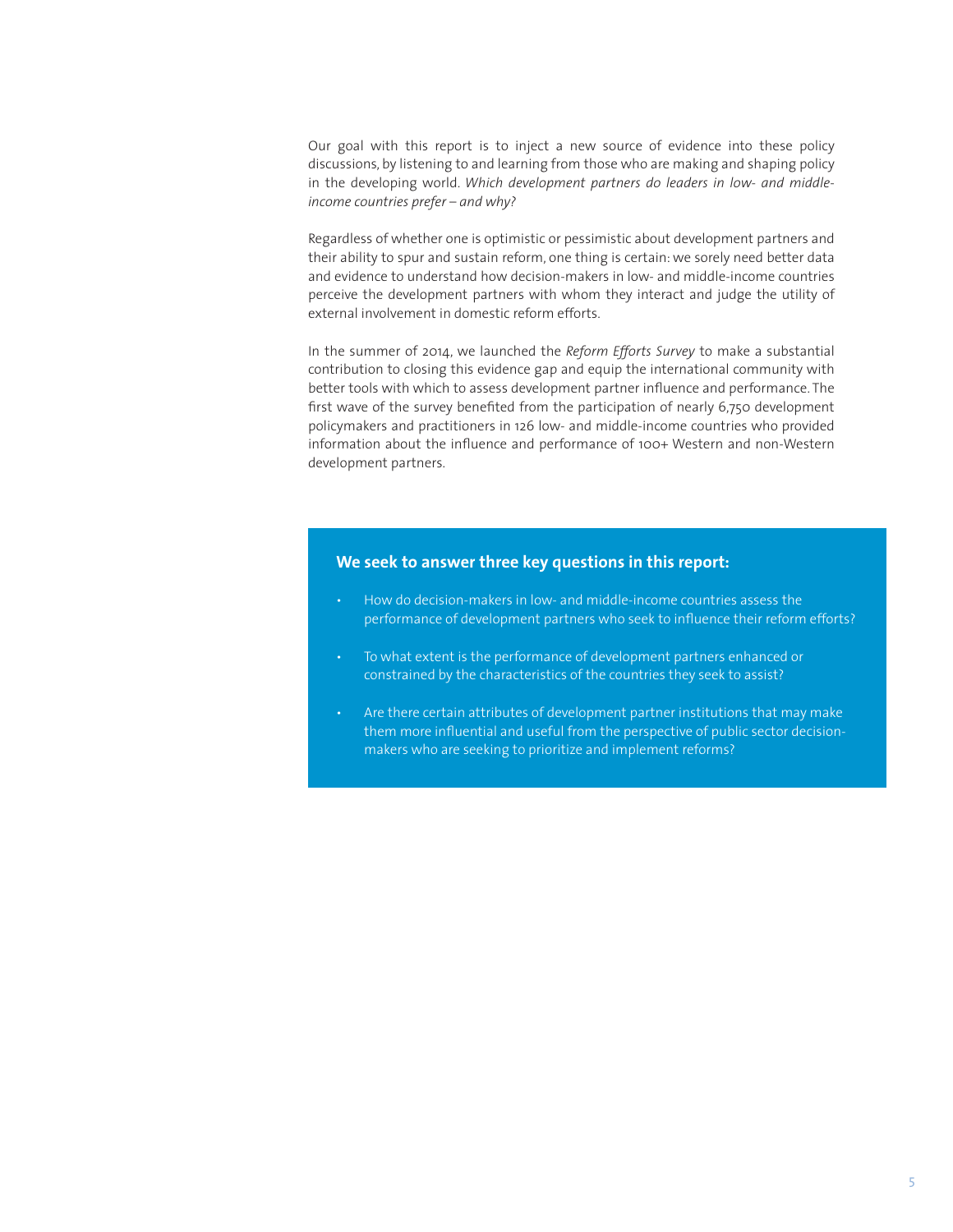#### Ground Game

### 5 Trends in Development Partner "Ground Game"

Since development partner influence implies at least some interaction with domestic authorities, we sought to first determine how often bilateral and multilateral development institutions communicate with their host government counterparts in low- and middleincome countries. By analyzing responses from the host government officials who participated in the *2014 Reform Efforts Survey*, we identified **5 trends** in how development partners are communicating with their host government counterparts.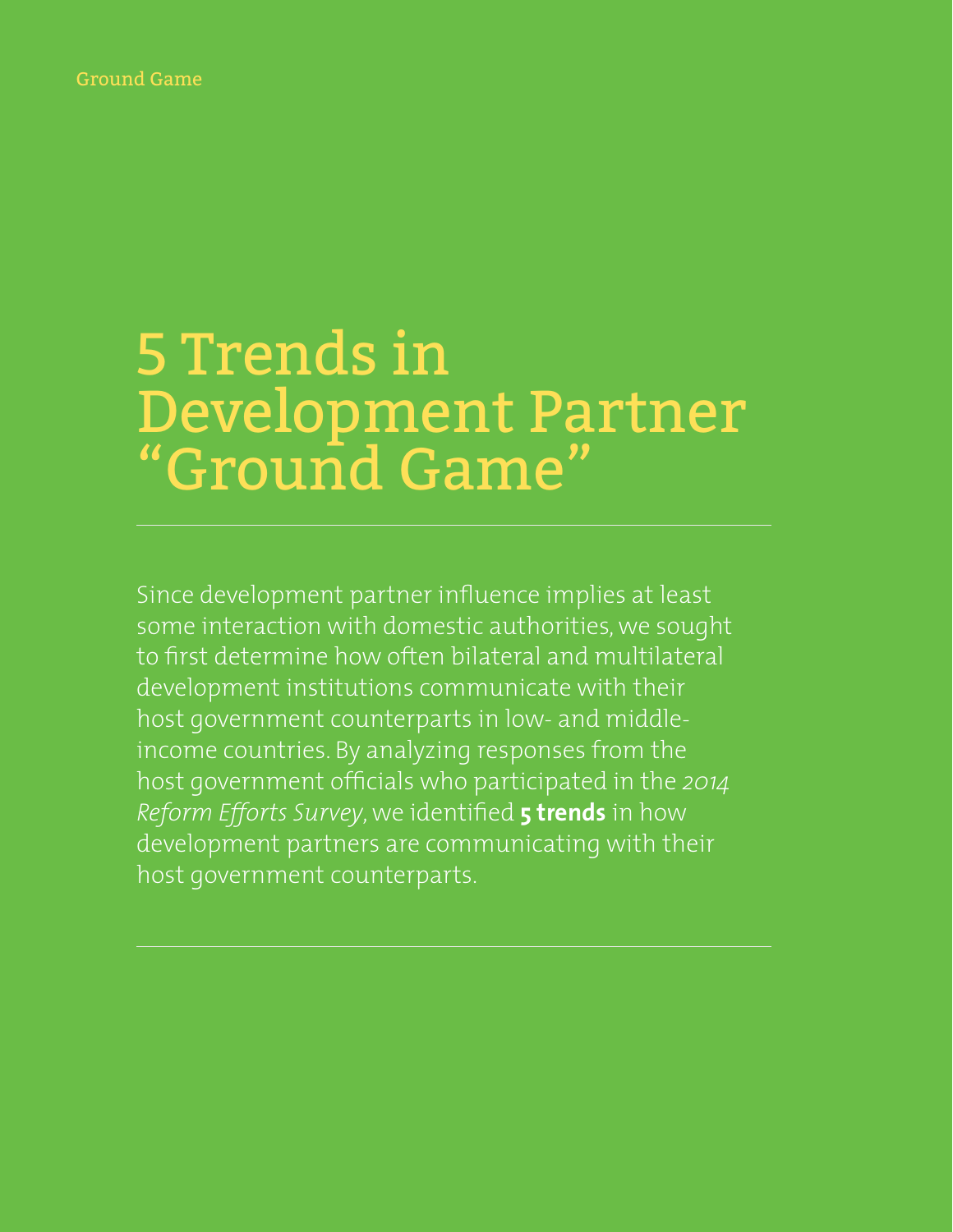#### 1. The most communicative development partners are large or focused on specific sectors

Large, multilateral development partners (e.g., UNDP, World Bank) and those with a specific sector focus (e.g., GAVI, Global Fund, IFAD) *generally* communicate most frequently with the domestic authorities. However, at the policy domain level, there is more evidence of specialization among development partners and it becomes easier to see where bilateral development partners are focusing their communication efforts.

Bilateral development partners that rank among the top five communicators in at least one policy domain include: the United Kingdom (anti-corruption and transparency, justice and security), Germany (environment), South Korea (infrastructure), Australia (justice and security), Spain (education), New Zealand (macroeconomic management), Norway (education, anti-corruption and transparency), and Sweden (civil service).

#### 2. Non-DAC bilaterals are less communicative than other types of development partners

Non-DAC development partners communicate far less with their host government counterparts than either multilateral or DAC bilateral development partners. Whereas the average multilateral interacts with host government officials approximately six times a year, the average non-DAC bilateral communicates with host government officials 2-3 times a year. The fact that non-DAC development partners are less communicative may indicate staffing and financial constraints or commitment to the principle of *noninterference* in the internal affairs of partner countries.

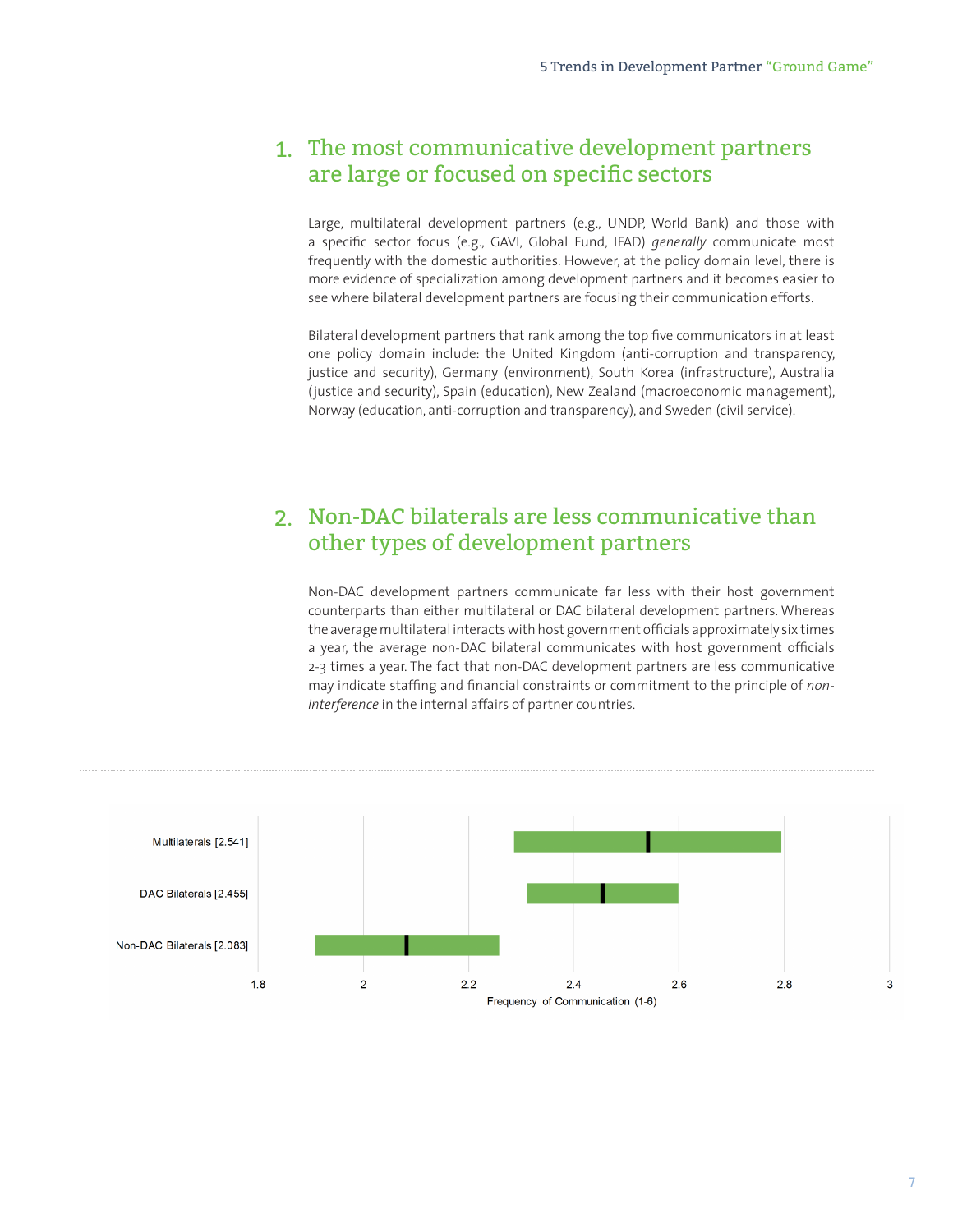#### 3. Non-DAC bilaterals currently operate at the periphery of the policy advice market

More established Western multilateral and DAC bilateral development partners reside at the center of the policy advice market and account for most of the interaction with host government officials in low- and middle-income countries. By contrast, non-DAC bilaterals and multilaterals with predominately non-DAC membership operate on the periphery of this policy advice market and interact with a mostly different cohort of host government officials than their DAC counterparts. This pattern may reflect a strategy on the part of host governments to put conversations with DAC and non-DAC development partners on parallel tracks or an effort on the part of non-DAC development partners to engage different types of host government officials.

#### 4. We have entered an "age of choice," but some countries are more constrained than others in their ability to select their preferred development partners.

Countries appear to fall into four distinct cohorts based upon the scope and depth of their interactions with development partners: engaged, selective, strategic and disengaged.

"Selective" countries frequently interact with only a few development partners. This cohort largely consists of small states, some of which receive the lion's share of incoming aid from a "lead donor" (e.g., Timor-Leste receives approximately 34% of its net ODA from Australia). These countries still possess agency, but lower levels of competition in their domestic "aid markets" grant them relatively less choice.

The "strategic" cohort is made up of those countries that interact infrequently with many development partners. It includes geo-strategically important countries in West Africa (e.g., Mali, Niger, Senegal, and Côte d'Ivoire) and the Middle East and North Africa (e.g., Jordan, Palestine, Kurdistan, Yemen, and Sudan), which may reflect the fact that many suitors are competing for the attention, affections, and allegiances of host government officials from this cohort. Many of the countries in this "strategic" cohort also receive high levels of aid, but remain wary of external interference in their domestic affairs (e.g., Pakistan, Yemen, Ethiopia, Sudan, and Palestine).

The "engaged" cohort consists of governments that interact frequently with many development partners. Here we see a number of "donor darlings" (e.g., Rwanda, Tanzania, Georgia, and Mozambique) and countries with particularly high levels of aid dependence (e.g., Liberia and Afghanistan).

"Disengaged" countries are those that infrequently interact with a small number of development partners, and this group include countries plagued by high level of political instability (e.g., Ukraine and Syria), countries with that rely heavily on non-aid sources of revenue (e.g. Botswana, Azerbaijan, and Thailand), and countries that for various reasons are isolated from the international community (e.g. Ecuador, Nicaragua, and Zimbabwe).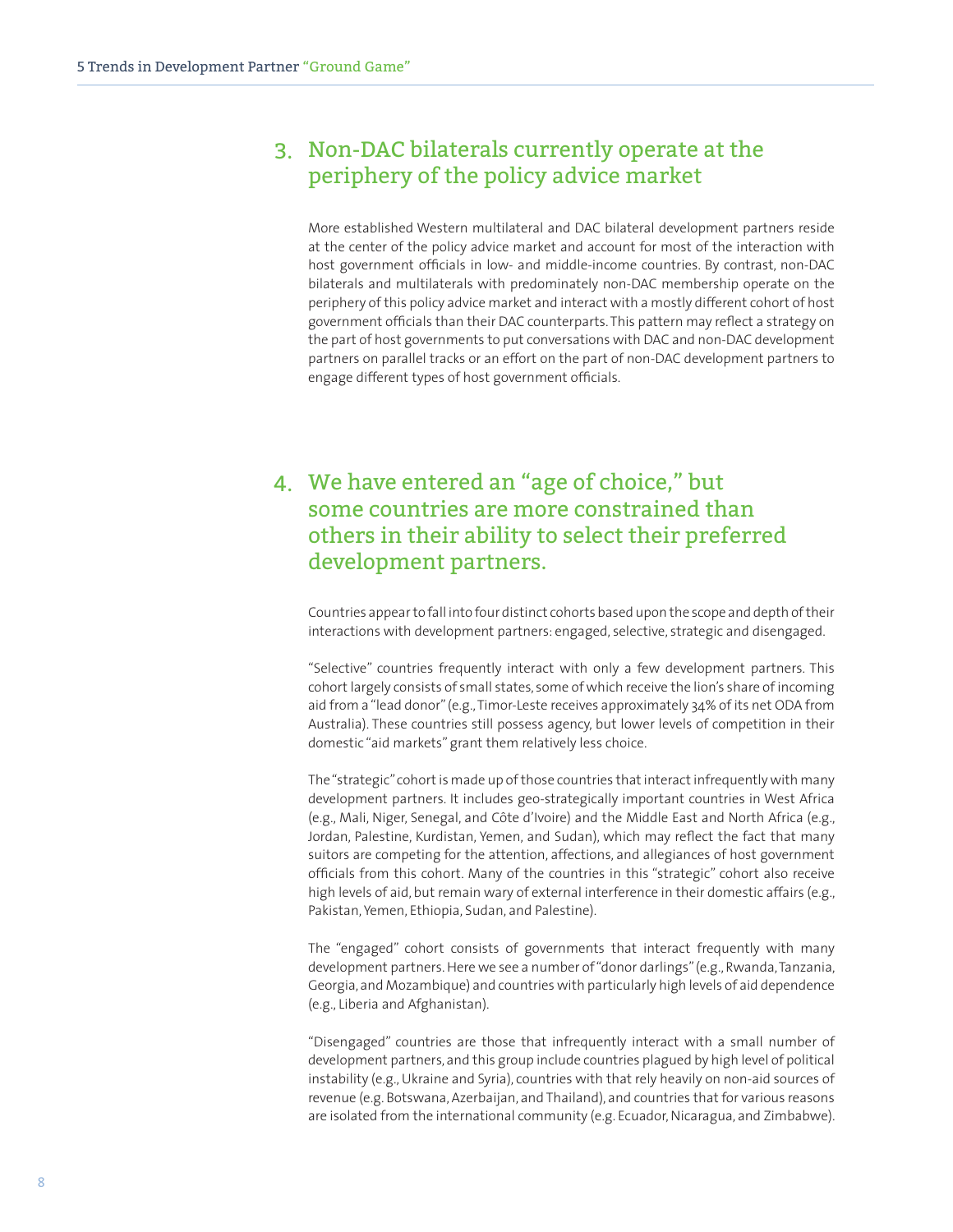

#### Which Countries Are Most Engaged with Development Partners?

Note: Frequency in communication with a development partner was measured on a scale of 1-6, where 1 = "Once a year or less", 2 = "2 or 3 times a year", 3 = "About once a month", 4 = "2 or 3 times a month", 5 = "About once a week", and 6 = "Almost daily". The frequency of communication betwern an average host and between an average host and billy. The frequency of communication between an average host divided by median country-level values in (a) the number of development partners with which an average host government official works and (b) this "average" frequency of *communication.*

#### 5. High-performing development partners usually have a strong "ground game"

A development partner's "ground game"—that is, the strength of its local presence and direct interactions with host government officials—seems to inform how in-country decision-makers assess its performance. We find that the frequency of communication is strongly correlated with how host government officials assess a development partner's performance.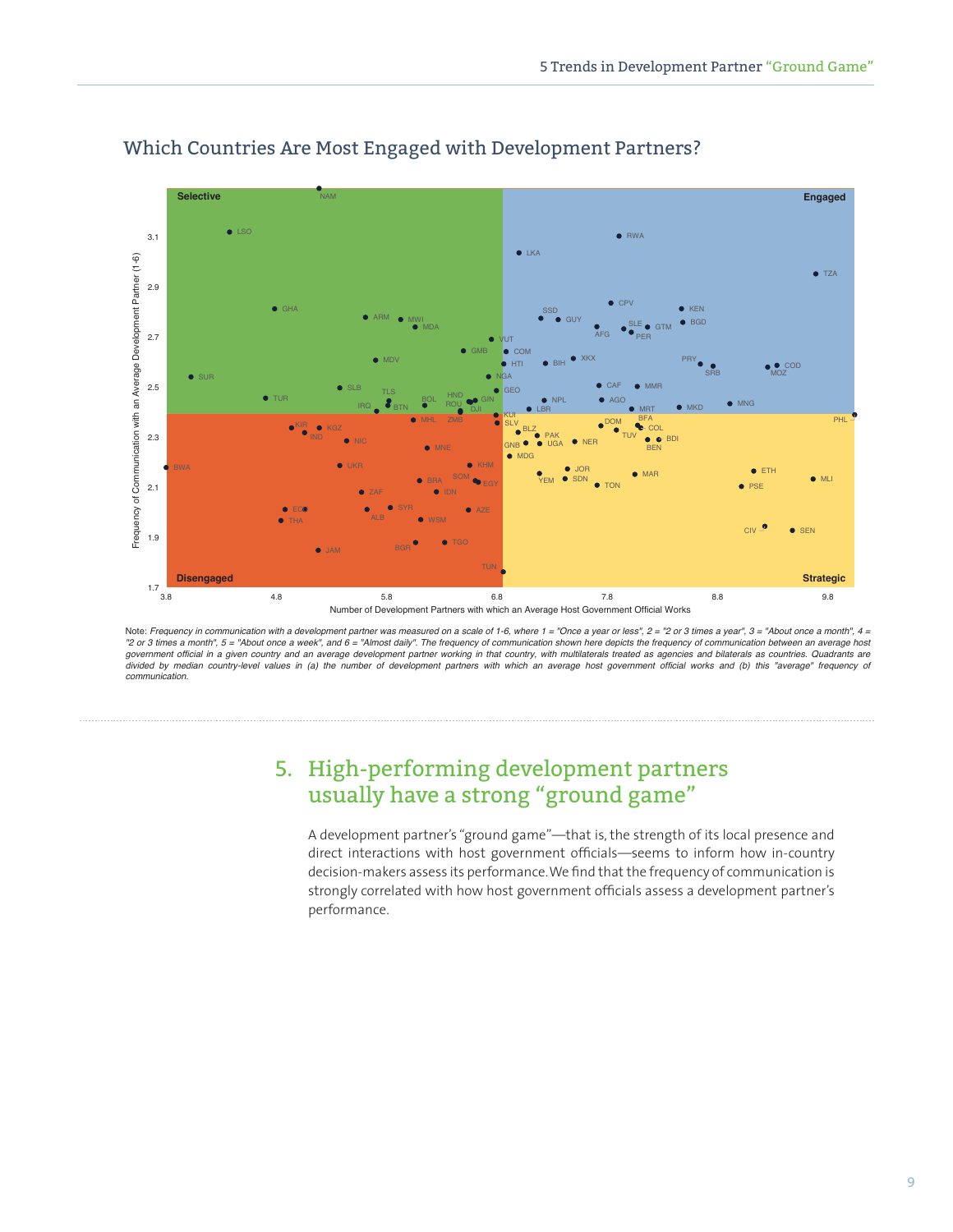#### Partner Performance

## 8 Insights About Development Partner Performance

How do decision-makers in low and middle-income reform implementation. We identified **8 key insights**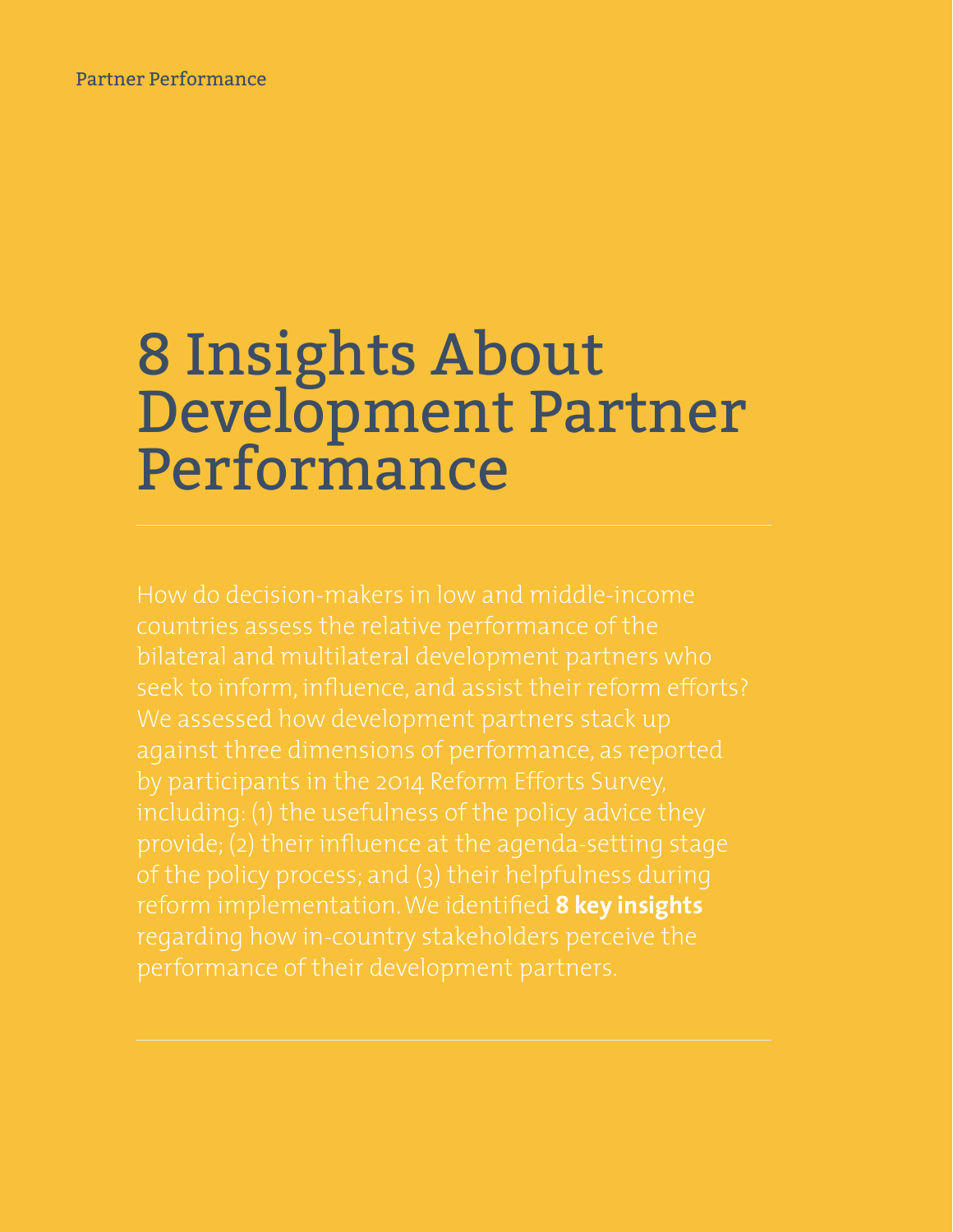#### 1. When development partners provide advice that the authorities consider to be useful, they tend to reap a "policy influence dividend"

The provision of *useful* policy advice seems to serve as an entry point for development partner influence during the agenda-setting stage of the policymaking process. We find a strong, positive relationship between the usefulness of a development partner's advice and its agenda-setting influence with host government officials. A development partner who is seen as providing useful advice is more likely to get a "seat at the table" during policy deliberations – specifically, when reform priorities are being established.

#### 2. Host government officials find the policy advice of multilaterals and small DAC bilaterals to be most useful

The ten development partners that provide the most useful advice to host government officials include multilaterals and small DAC bilaterals. Despite the increasingly broad and diverse array of actors in the market for policy advice, host government officials rely heavily on advice from the World Bank, the IMF, UNDP, and UNICEF. They also assign particularly high value to the advice they receive from three multilateral institutions with narrower areas of sector or geographic focus: the Global Fund to Fight AIDS, Tuberculosis and Malaria, the GAVI Alliance, and the Caribbean Development Bank. Additionally, three DAC bilaterals receive particularly high marks from their partner countries: Finland, Luxembourg, and Austria.

#### 3. Countries that are skeptical about the usefulness of development partner advice deny *multilaterals* access to the governing authorities.

The ten countries that are most skeptical of the value of development partner advice are also relatively more judicious about whether or not they engage any individual development partner in the first place. Interestingly, the "access penalty" that is effectively imposed by this cohort of host governments falls disproportionately on *multilateral institutions*. Since multilateral institutions are generally regarded as providing relatively high quality policy advice, this pattern of behavior suggests that countries in this cohort may be actively resisting credible sources of external policy advice.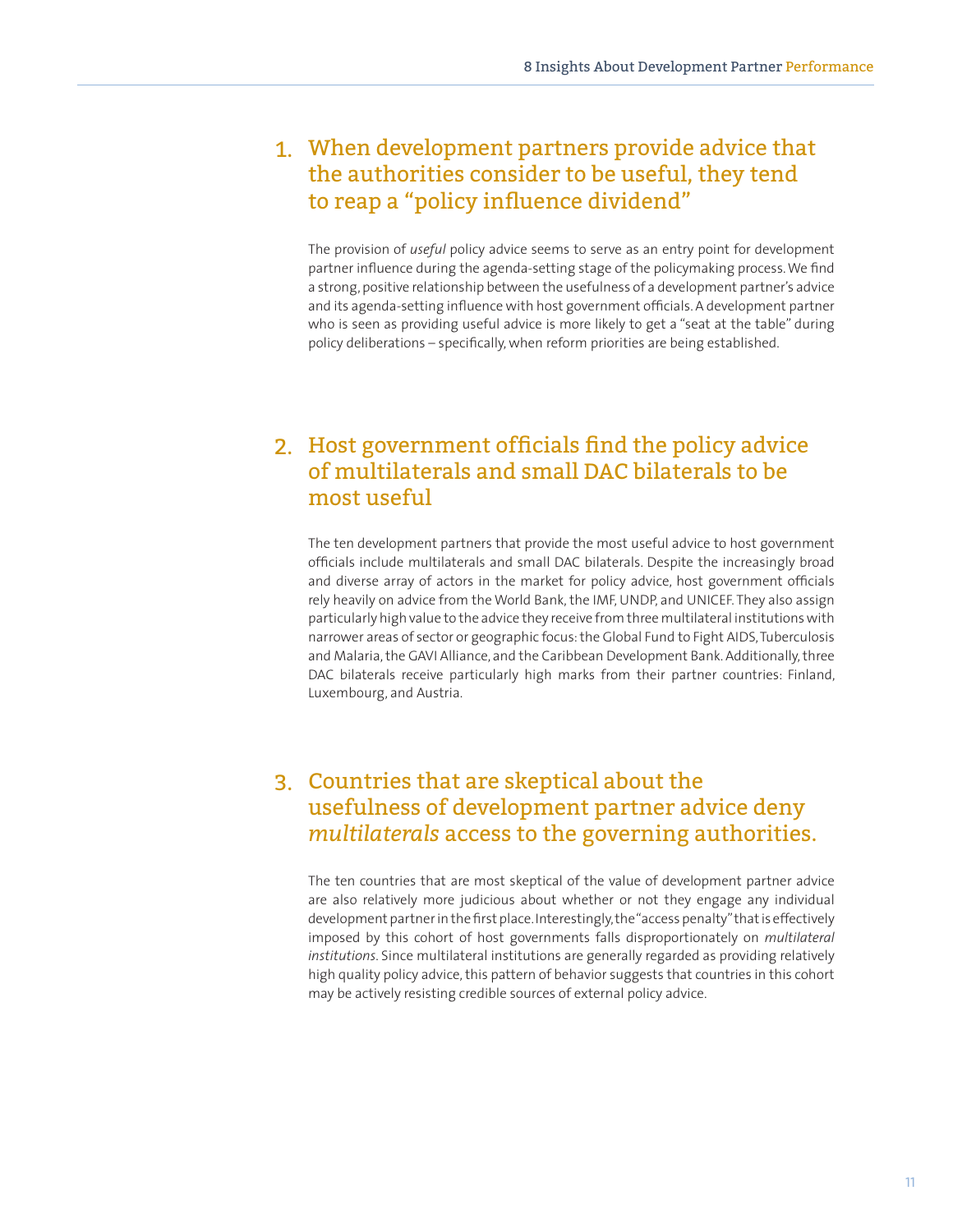#### 4. Familiarity breeds favorability: host government officials who have previously worked for a development partner usually regard their policy advice as being useful

We asked host government participants whether they previously worked – as a fulltime employee, part-time employee, a consultant, or in any other capacity – for specific development partners. Across the board, we find evidence for an "affinity effect": the more extensive a host government official's work history with a given development partner, the more favorably he or she will rate that development partner's policy advice. This finding may help explain why host government officials perceive multilaterals and DAC bilaterals so much more favorably than non-DAC bilaterals. Western development partners have trained and socialized a disproportionately large number of in-country policymakers over many decades. However, far fewer host government officials have had the opportunity or time internalize the policy values and views of non-DAC development partners.

#### 5. Development partners with greater upstream influence in setting the reform agenda are more likely to be involved in downstream reform implementation

A development partner's influence on setting the reform agenda is significantly correlated with the extent of its downstream involvement in implementing reforms. This connection between agenda-setting influence and involvement in reform implementation may reflect a reluctance on the part of a development partner to support the implementation of reforms that it did not champion, as well as the reality that getting reforms onto the policy agenda is a necessary precondition for the eventual implementation of those reforms.

#### 6. Helpfulness is a two-way street: countries are more successful in implementing reforms with development partner support *and* are more receptive to future advice from those they deem to have been helpful in reform implementation

We find that the helpfulness of the average development partner in reform implementation is strongly associated with downstream reform success at the country level. This pattern in the data may indicate that development partners play an important role in helping shepherd reforms to successful completion. We also find some evidence of a potential virtuous circle, whereby the helpfulness of a development partner affects whether its future advice and assistance is well received at earlier stages of the policymaking process.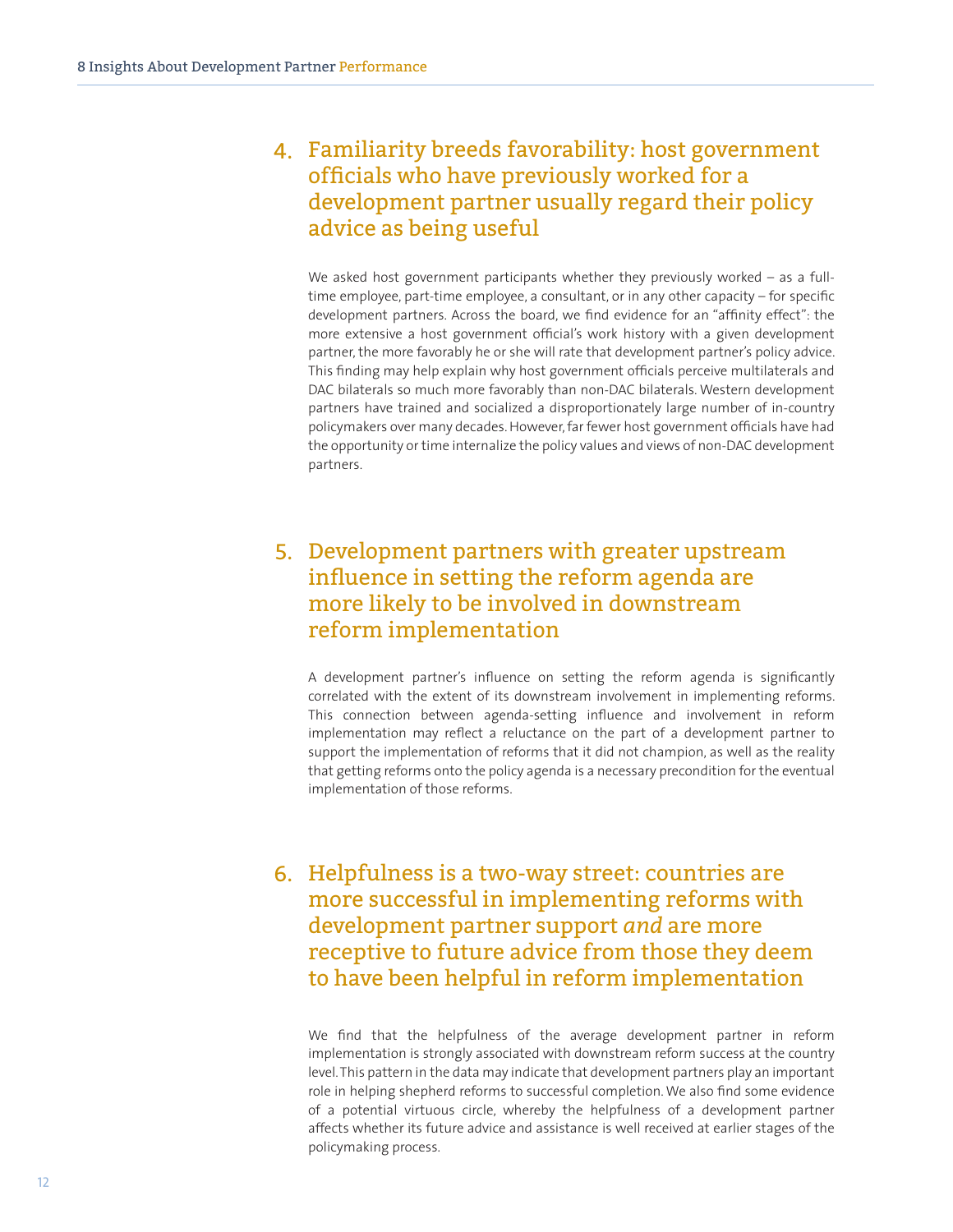#### 7. Some countries are far more inclined to draw upon external sources of advice and assistance than others

Host government officials in Lesotho, Tanzania, Kurdistan, and Kazakhstan gave high marks to development partners on at least two of our three performance metrics (usefulness of policy advice, influence at the agenda-setting stage of the policymaking process, and helpfulness during the implementation of reforms). By contrast, host government officials from the Federated States of Micronesia, Congo-Brazzaville, Egypt, Turkey, and Bolivia gave development partners low marks on at least two of those same three performance metrics.

|                       | Engagement (0-10) | Usefulness of<br>Advice $(1-5)$ | Agenda-Setting<br>Influence (0-5) | Helpfulness in Reform<br>Implementation (0-5) |
|-----------------------|-------------------|---------------------------------|-----------------------------------|-----------------------------------------------|
|                       | 1. Tanzania       | 1. Kazakhstan                   | 1. Lesotho                        | 1. Kiribati                                   |
|                       | 2. Rwanda         | 2. Belarus                      | 2. Vietnam                        | 2. Romania                                    |
|                       | 3. Kenya          | 3. Serbia                       | 3. Kurdistan                      | 3. Somaliland                                 |
|                       | 4. DRC            | 4. Botswana                     | 4. Laos                           | 4. Lesotho                                    |
| Top 10                | 5. Bangladesh     | 5. Nigeria                      | 5. Marshall Islands               | 5. Tanzania                                   |
|                       | 6. Guatemala      | 6. Tanzania                     | 6. Ghana                          | 6. Bhutan                                     |
|                       | 7. Peru           | 7. Mauritania                   | 7. Nicaragua                      | 7. Kazakhstan                                 |
|                       | 8. Cape Verde     | 8. Lesotho                      | 8. Cameroon                       | 8. Philippines                                |
|                       | 9. Paraguay       | 9. Kurdistan                    | 9. Tajikistan                     | 9. Paraguay                                   |
|                       | 10. Serbia        | 10. Benin                       | 10. Guinea                        | 10. El Salvador                               |
|                       |                   |                                 |                                   |                                               |
| <b>Median Country</b> | 51. Guinea        | 61. Kiribati                    | 63. Djibouti                      | 58. Kurdistan                                 |
|                       | 52. Senegal       |                                 |                                   |                                               |
|                       |                   |                                 |                                   |                                               |
|                       | 93. Togo          | 112. Niger                      | 116. Syria                        | 106. Tuvalu                                   |
|                       | 94. Syria         | 113. Congo-Brazzaville          | 117. Morocco                      | 107. Nepal                                    |
|                       | 95. South Africa  | 114. Senegal                    | 118. Tunisia                      | 108. South Sudan                              |
|                       | 96. Albania       | 115. Equatorial Guinea          | 119. Congo-Brazzaville            | 109. Afghanistan                              |
|                       | 97. Botswana      | 116. Ecuador                    | 120. Turkmenistan                 | 110. Pakistan                                 |
| Bottom 10             | 98. Bulgaria      | 117. Egypt                      | 121. Thailand                     | 111. Egypt                                    |
|                       | 99. Ecuador       | 118. Somalia                    | 122. Cuba                         | 112. Federated States                         |
|                       |                   |                                 |                                   | of Micronesia                                 |
|                       | 100. Zimbabwe     | 119. Federated States           | 123. Turkey                       | 113. Bangladesh                               |
|                       |                   | of Micronesia                   |                                   |                                               |
|                       | 101. Jamaica      | 120. Turkey                     | 124. North Korea                  | 114. Bolivia                                  |
|                       | 102. Thailand     | 121. Bolivia                    | 125. Federated States             | 115. Iraq                                     |
|                       |                   |                                 | of Micronesia                     |                                               |

#### A Snapshot of Country Receptivity to Development Partner Advice and Assistance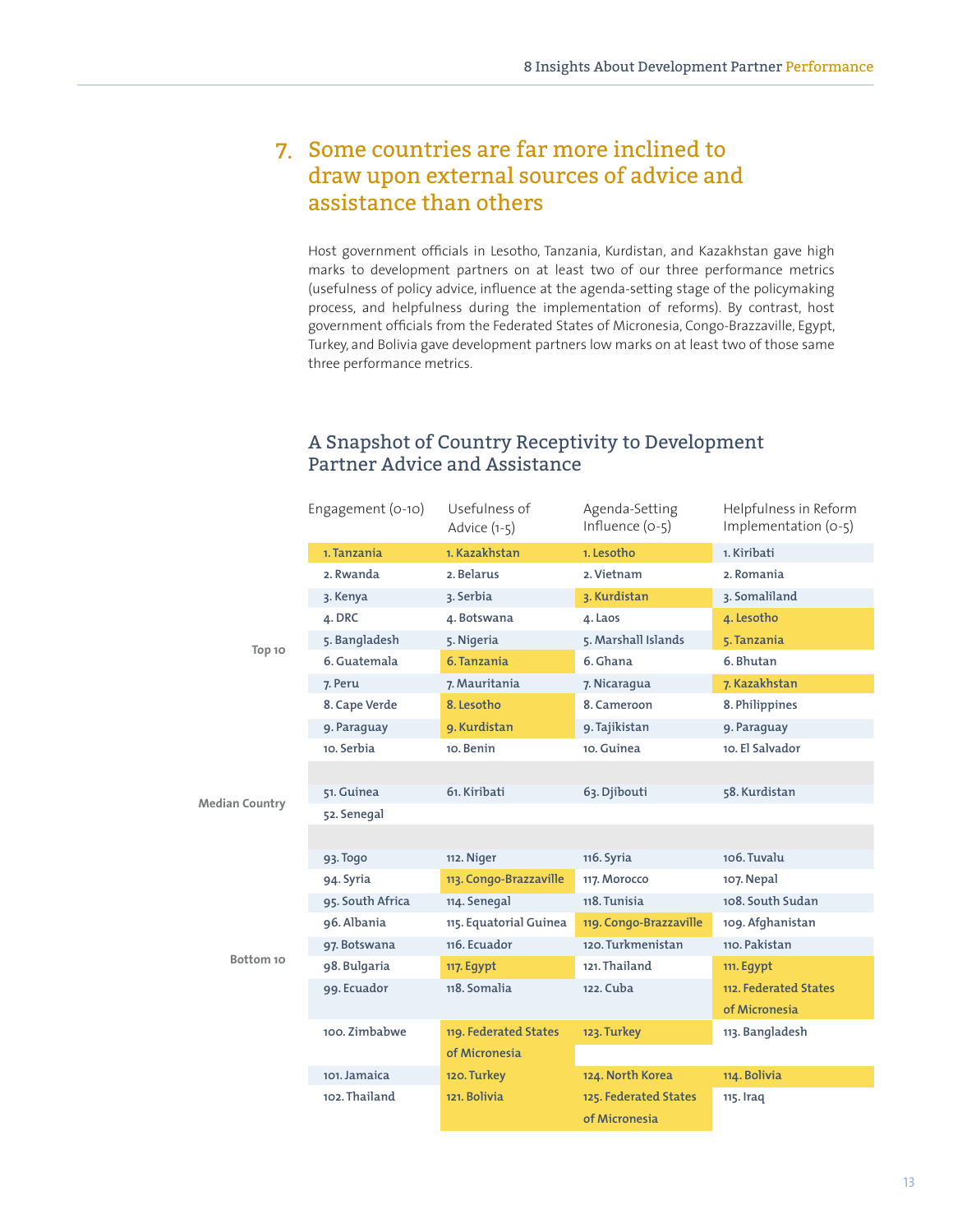#### 8. Multilaterals have a clear performance edge versus DAC and non-DAC bilaterals

Host government officials rate multilaterals more favorably than DAC and non-DAC development partners on all three dimensions of performance: usefulness of policy advice, agenda-setting influence, and helpfulness during reform implementation. The Global Fund to Fight AIDS, Tuberculosis and Malaria, the GAVI Alliance, and the World Bank rank among the top 10 development partners on all three of these metrics; notably, these development partners are also among the 10 most frequent communicators with their host government counterparts.

As a group, DAC bilaterals perform slightly worse than multilaterals, but they outperform non-DAC bilaterals and multilateral organizations with predominately non-DAC membership by a significant margin. A handful of DAC bilaterals – Finland, Luxembourg, Austria, Ireland, and New Zealand – receive high marks from host government survey participants on at least one or more performance dimensions. Two DAC bilaterals – Greece and France – fare less well, receiving low marks from survey participants on at least one performance metric.

These patterns also hold true in a comparison of the three largest DAC bilateral, non-DAC bilateral, and multilateral development partners: the World Bank, the United States, and China. The World Bank, a multilateral development bank, provides more useful advice, wields more influence at the agenda-setting stage of the policymaking process, and is helpful during reform implementation than either the United States or China. China, a non-DAC bilateral development partner, performs least well on these metrics The United States, a DAC bilateral development partner, falls somewhere in between the two, but its performance is closer to the World Bank than it is to China. These findings suggest that the popular narrative about China's rapidly expanding soft power – in particular, the notion that the "Beijing Consensus" is rapidly eclipsing Western sources of influence in the developing world – rests on a weak evidentiary foundation.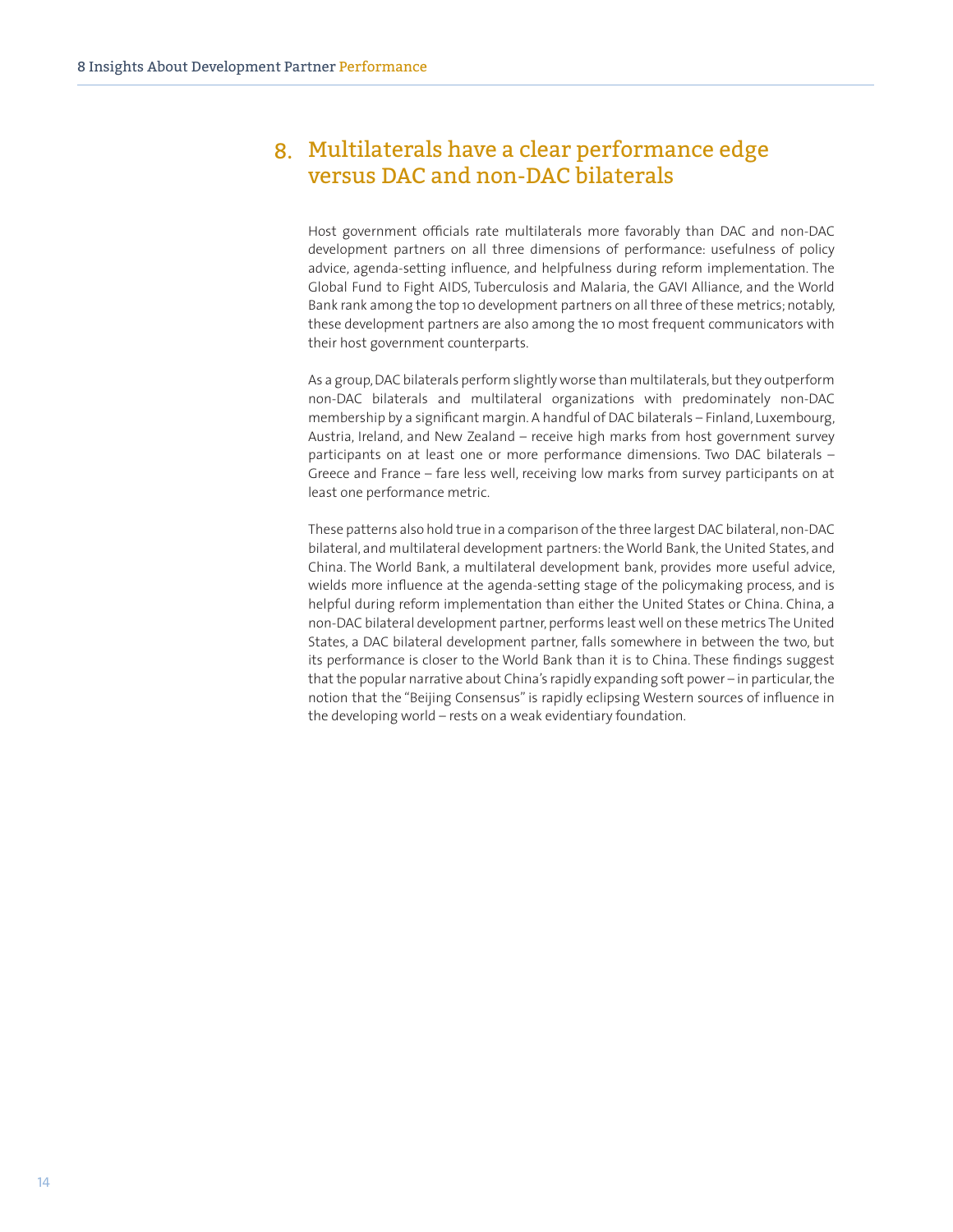|                      | Frequency of<br>Communication (1-6) | Usefulness of<br>Advice $(1-5)$ | Agenda-Setting<br>Influence $(0-5)$ | Helpfulness in Reform<br>Implementation $(0-5)$ |
|----------------------|-------------------------------------|---------------------------------|-------------------------------------|-------------------------------------------------|
|                      | 1. Global Fund                      | 1. GAVI                         | 1. World Bank                       | 1. Ireland                                      |
|                      | 2. Ireland                          | 2. CDB                          | 2. IADB                             | 2. GAVI                                         |
|                      | 3. UNDP                             | 3. Global Fund                  | 3. IMF                              | 3. IMF                                          |
|                      | 4. GAVI                             | 4. Finland                      | 4.EU                                | 4. Global Fund                                  |
| Top 10               | 5. UN                               | 5. World Bank                   | 5. GAVI                             | 5. World Bank                                   |
|                      | 6. IFAD                             | 6. Luxembourg                   | 6. AsDB                             | 6. AsDB                                         |
|                      | 7. UNICEF                           | 7. IMF                          | 7. Global Fund                      | 7. IFAD                                         |
|                      | 8. IADB                             | 8. Austria                      | 8. GEF                              | 8. GEF                                          |
|                      | 9. World Bank                       | 9. UNDP                         | 9. UNDP                             | 9. IADB                                         |
|                      | 10. Denmark                         | 10. UNICEF                      | 10. UN                              | 10. New Zealand                                 |
|                      |                                     |                                 |                                     |                                                 |
|                      | Multilaterals [2.541]               | Multilaterals [3.206]           | Multilaterals [2.370]               | Multilaterals [3.350]                           |
| Average by           | <b>DAC Bilaterals</b>               | DAC Bilaterals [3.126]          | DAC Bilaterals [2.009]              | DAC Bilaterals [3.125]                          |
| Development          | $[2.455]$                           | Non-DAC Bilaterals              | Non-DAC Bilaterals                  | Non-DAC Bilaterals                              |
| Partner Type         | <b>Non-DAC Bilaterals</b>           | $[2.602]$                       | $[1.313]$                           | $[2.697]$                                       |
|                      | $[2.083]$                           |                                 |                                     |                                                 |
|                      |                                     |                                 |                                     |                                                 |
|                      | 48. OFID                            | 48. Venezuela                   | 48. India                           | 42. France                                      |
|                      | 49. Brazil                          | 49. BADEA                       | 49. BADEA                           | 43. Turkey                                      |
|                      | 50. Canada                          | 50. UAE                         | 50. OFID                            | 44. Venezuela                                   |
|                      | 51. Venezuela                       | 51. Kuwait                      | 51. Saudi Arabia                    | 45. OFID                                        |
|                      | 52. Iran                            | 52. CAF                         | 52. Russia                          | 46. South Korea                                 |
| Bottom <sub>10</sub> | 53. Austria                         | 53. CABEI                       | 53. Kuwait                          | 47. UAE                                         |
|                      | 54. CAF                             | <b>54. OFID</b>                 | 54. Greece                          | 48. India                                       |
|                      | 55. Kuwait                          | 55. Iran                        | 55. UAE                             | 49. Saudi Arabia                                |
|                      | 56. Libya                           | 56. Libya                       | 56. Iran                            | 50. South Africa                                |
|                      | 57. AMF                             | 57. Greece                      | 57. Libya                           | 51. Kuwait                                      |

#### A Snapshot of Development Partner Communication and Performance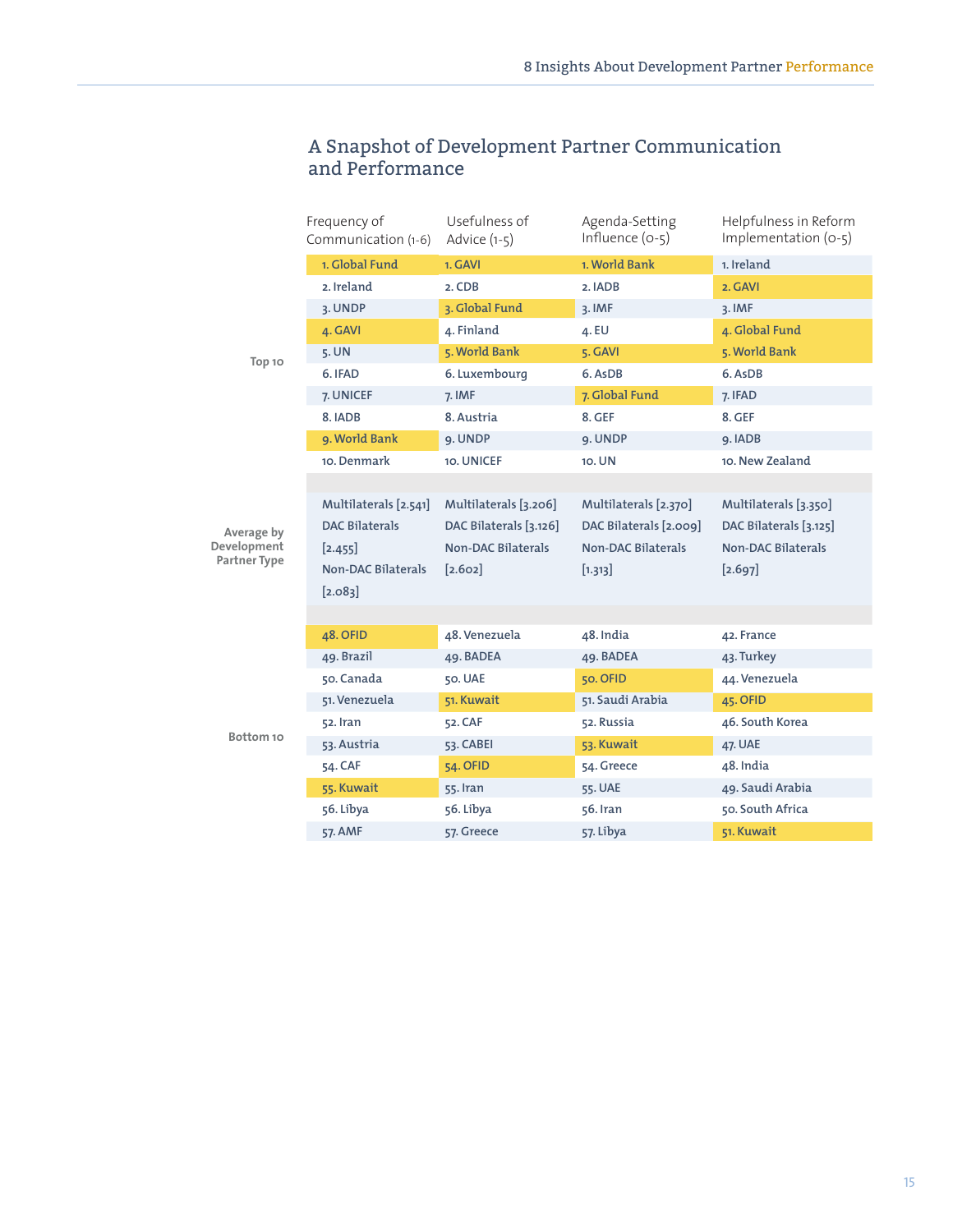

#### How Do the World Bank, the United States, and China Perform?

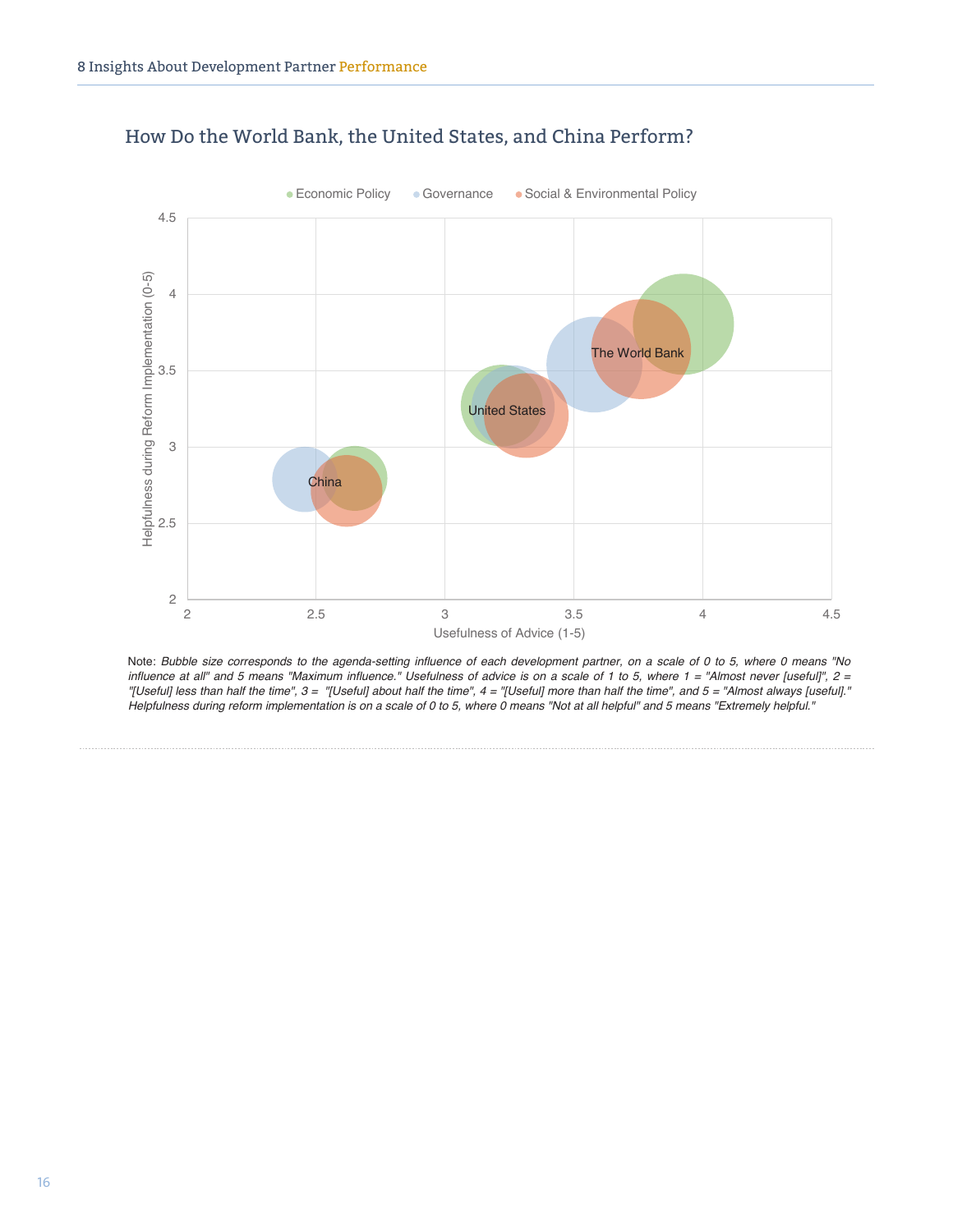Greater Influence

## Does Money Buy Greater Influence? 4 Findings

Does money buy greater influence and a seat at the table for development partners in policymaking discussions? We analyzed how the performance of development partners compares with their overall "weight" in the global development finance market. We then assessed the extent to which development partners are "punching above" or "punching below" their weight, based upon what one might expect to see if money bought influence. We identified **4 findings** about the relationship between money and influence.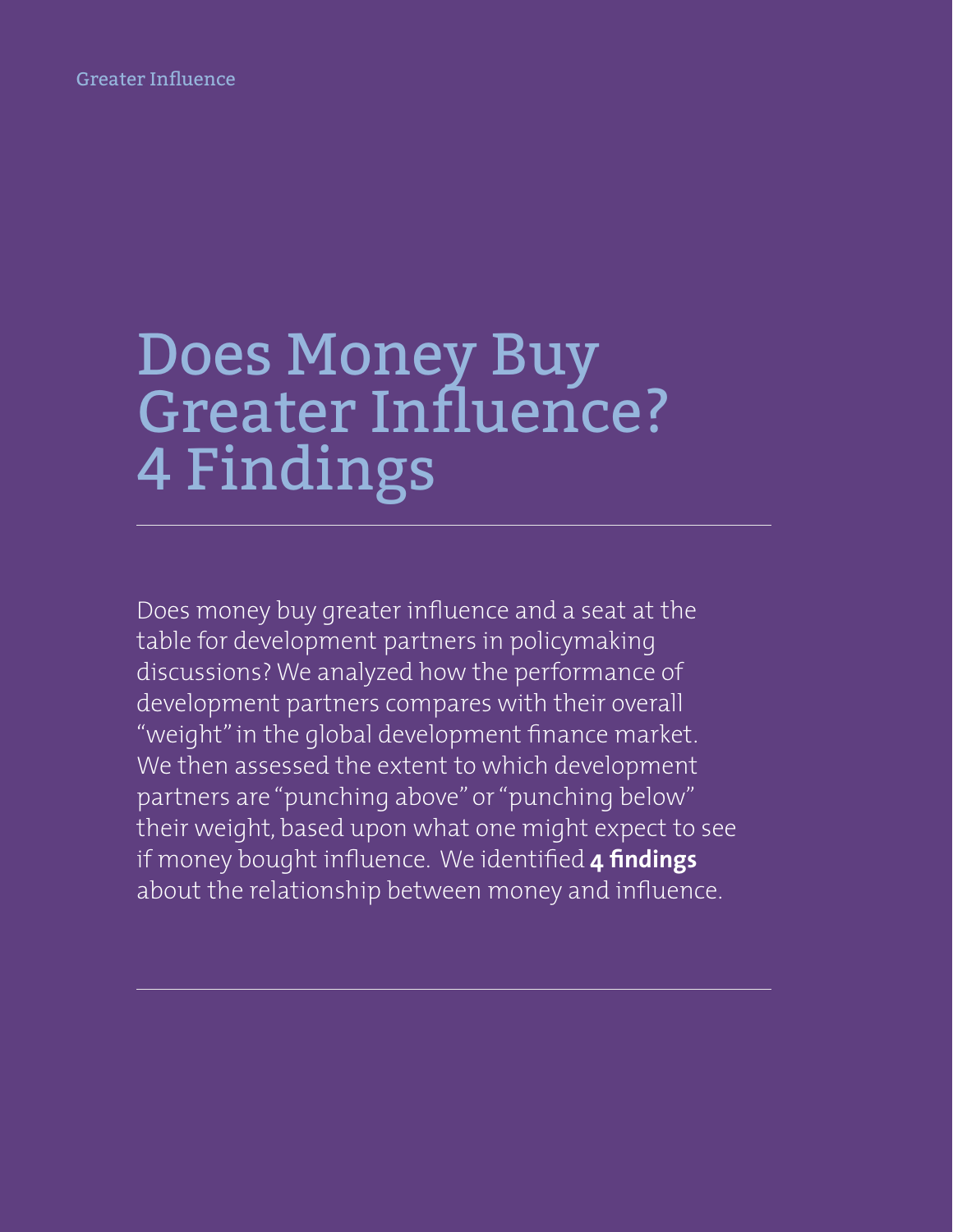#### 1. A development partner's financial weight is seemingly unrelated to the perceived usefulness of its policy advice

Money does not seem to influence whether decision-makers view a development partner's advice as useful. Multilaterals, such as the IMF and World Bank, provide large amounts of international development finance and garner high marks on this performance measure. Yet DAC bilaterals with large overseas aid budgets – such as the United States, Japan, Germany and the United Kingdom – are middling performers in terms of how participants view the usefulness of their policy advice. Nor does the power of the purse seem to have helped France or the Development Bank of Latin America (CAF) in making their policy advice appear more useful; these two development partners lag far behind on this performance measure.

At the other end of the spectrum, Luxembourg and the Caribbean Development Bank (CDB) are standout performers whose advice is prized by decision-makers in low- and middle-income countries, despite the fact that these two development partners are much smaller providers of international development finance. Similarly, Taiwan and New Zealand have modest overseas development budgets, yet they appear to have earned a reputation for providing useful advice.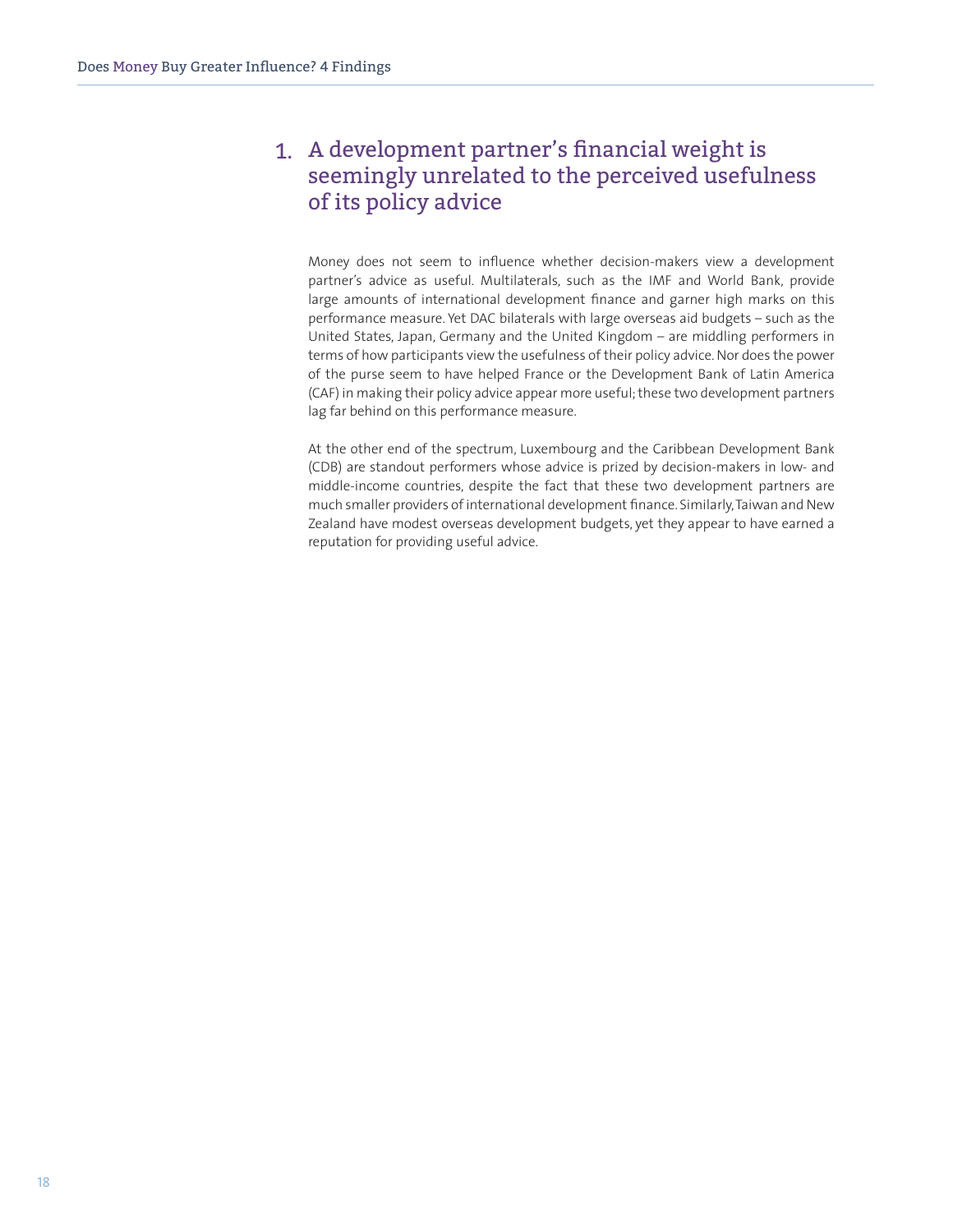| )                        |
|--------------------------|
|                          |
| i                        |
| .<br>!                   |
|                          |
|                          |
|                          |
|                          |
| j                        |
|                          |
|                          |
| ומדי הבא מית היו ביו המ  |
|                          |
|                          |
|                          |
|                          |
| $\overline{\phantom{a}}$ |
|                          |
|                          |
|                          |
| $\frac{1}{2}$<br>ï       |
| I                        |
|                          |
| l<br>)<br>               |
|                          |
|                          |
|                          |
|                          |
|                          |
|                          |
|                          |
| Í                        |
|                          |
|                          |
|                          |
| I                        |
| יי איניא אן טא           |
|                          |
|                          |
| i<br>I                   |
| +<br>+<br><              |
|                          |
|                          |
|                          |
|                          |
|                          |
| I                        |
| I                        |
| $\frac{1}{2}$            |
| Ē<br>I                   |

| Rank                     | Development<br>Partner | Development Finance<br>Average Annual<br>Commitments,                     | Usefulness of<br>Advice | Rank                    | Agenda-Setting<br>Influence | Rank            | Implementation<br>Helpfulness in | Rank           |
|--------------------------|------------------------|---------------------------------------------------------------------------|-------------------------|-------------------------|-----------------------------|-----------------|----------------------------------|----------------|
|                          |                        | Top Ten Development Partners by Average Annual Commitments (2004-2010)    |                         |                         |                             |                 |                                  |                |
| $\overline{\phantom{0}}$ | World Bank             | 900,000,000<br>\$35,                                                      | 3.697                   | S                       | 3.207                       | $\overline{ }$  | 3.602                            | S              |
| $\sim$                   | United States          | \$29,200,000,000                                                          | 3.221                   | $\overline{4}$          | 2.472                       | 5L              | 3.212                            | 23             |
| 3                        | $\leq$                 | \$21,400,000,000                                                          | 3.638                   | $\overline{ }$          | 3.063                       | $\overline{m}$  | 3.771                            | $\sim$         |
| 4                        | Japan                  | \$17,000,000,000                                                          | 3.036                   | $\overline{5}$          | 1.832                       | 32              | 3.054                            | 29             |
| $\overline{5}$           | $\Xi$                  | \$16,800,000,000                                                          | 3.332                   | ÖL.                     | 2.955                       | 4               | 3.438                            | 12             |
| O                        | Germany                | \$11,100,000,000                                                          | 3.139                   | 28                      | 2.082                       | 26              | 3.203                            | $\overline{4}$ |
| $\overline{ }$           | AsDB                   | 500,000,000<br>\$10,                                                      | 3.394                   | Ţ                       | 2.689                       | $\circ$         | 3.520                            | $\circ$        |
| $\infty$                 | France                 | \$10,200,000,000                                                          | 2.625                   | $\frac{1}{4}$           | 1.704                       | 55              | 2.714                            | $\frac{1}{4}$  |
| G                        | <b>GH</b>              | \$9,860,000,000                                                           | 2.299                   | 52                      | 2.052                       | 29              | 3.375                            | $\frac{9}{2}$  |
| $\overline{a}$           | <b>IADB</b>            | \$9,320,000,000                                                           | 3.332                   | 20                      | 3.143                       | $\sim$          | 3.482                            | G              |
|                          | Mean: Top 10           | \$17,128,000,000                                                          | 3.171                   |                         | <b>2.520</b>                |                 | 3.337                            |                |
|                          |                        |                                                                           |                         |                         |                             |                 |                                  |                |
|                          |                        | Bottom Ten Development Partners by Average Annual Commitments (2004-2010) |                         |                         |                             |                 |                                  |                |
| 75                       | Portugal               | \$451,000,000                                                             | 2.853                   | 34                      | 2.265                       | 22              | 2.838                            | 39             |
| $\frac{8}{3}$            | Saudi Arabia           | \$373,000,000                                                             | 2.568                   | 4                       | <b>1.079</b>                | Б               | 2.521                            | $^{49}$        |
| 39                       | New Zealand            | \$269,000,000                                                             | 3.320                   | $\overline{\mathbf{a}}$ | 2.317                       | $\frac{8}{18}$  | 3.477                            | $\overline{a}$ |
| $\frac{1}{2}$            | Luxembourg             | \$265,000,000                                                             | 3.683                   | $\circ$                 | 2.551                       | Ξ               | 3.150                            | 25             |
| $\overline{4}$           | Greece                 | \$251,000,000                                                             | 1.690                   | 57                      | 1.032                       | 54              |                                  |                |
| $\frac{1}{2}$            | CDB                    | \$194,000,000                                                             | 3.958                   | $\sim$                  | 2.534                       | $\overline{a}$  | 3.458                            | Ξ              |
| 43                       | BADEA                  | \$189,000,000                                                             | 2.437                   | $\overline{6}$          | 1.324                       | 49              | 2.882                            | 57             |
| $\ddot{a}$               | South Africa           | \$44,000,000                                                              | 2.967                   | 32                      | 1.646                       | 38              | 2.500                            | SO             |
| 45                       | Taiwan                 | \$37,300,000                                                              | 3.185                   | 26                      | 2.282                       | $\overline{21}$ | 3.438                            | $\tilde{L}$    |
| $\frac{6}{4}$            | <b>Brazil</b>          | \$23,400,000                                                              | <b>2.601</b>            | 43                      | 1.483                       | 45              | 2.827                            | $\frac{1}{4}$  |

**Mean: Bottom 10 \$209,670,000 2.926 1.851 3.010**

2.926

\$209,670,000

Mean: Bottom 10

1.851

3.010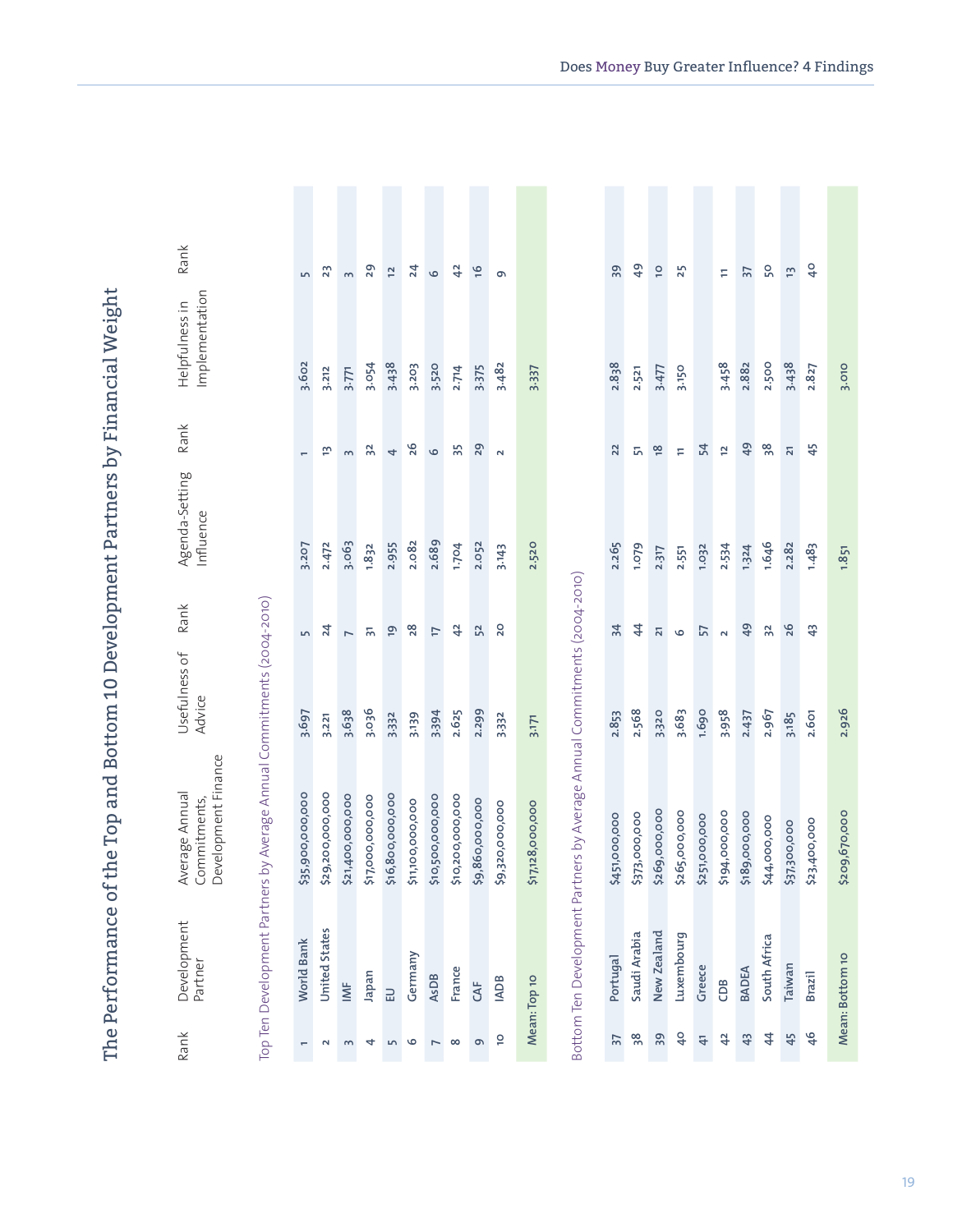#### 2. Money may buy development partners a modicum of agenda-setting influence

While money does not make development partner advice seem more useful, it does appear to buy a measure of *agenda-setting influence*. Larger suppliers of international development finance are perceived to be significantly more influential at the agendasetting stage of the policymaking process than smaller international development finance suppliers. Development partners with deep pockets such as the United States, EU, CAF and France perform better on the agenda-setting influence measure than they do on the other performance measures. Yet, it is also true that several actors with relatively little weight in the international development finance market (including Luxembourg, New Zealand, Taiwan and the CDB) have proven to be quite adept at influencing the reform priorities of their counterpart governments.

#### 3. Multilaterals and small DAC bilaterals exert larger-than-expected agenda-setting influence on the basis of their financial contributions

By comparing actual agenda-setting influence versus predicted agenda-setting influence on the basis of overall spending on international development, we can more systematically assess which development partners are punching above or below their financial weight. The top half of our *Value for Money* index includes those development partners that appear to be punching above their weight, or achieving higher levels of agenda-setting influence than one would predict based upon their financial contributions alone.

Some of these development partners, such as the World Bank, are efficiently converting large international development budgets into even greater-than-expected influence on the reform priorities of partner countries. Several bilaterals with relatively modest budgets – Luxembourg, Taiwan, New Zealand, and Ireland – have also demonstrated an ability to exert outsized agenda-setting influence.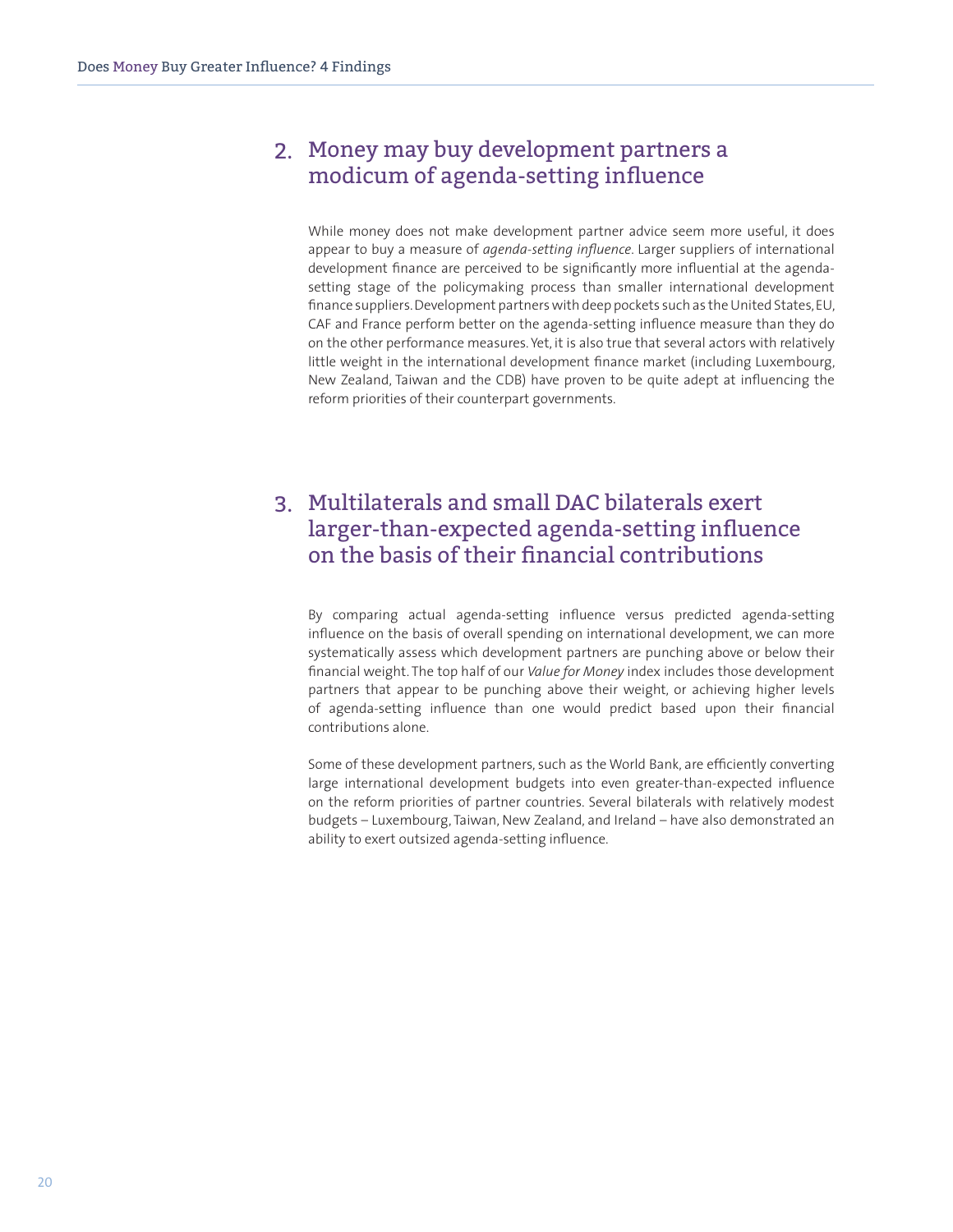

#### Value for Money: Who Punches Above and Below Their Weight?

Notes: This figure presents an estimate of each development partner's deviation from Expected Agenda-Setting Influence given the total financial commitments it provided in an average year between 2004 and 2010, where Expected Agenda-Setting Influence = 0.129 \* ln(Average Annual Commitments) - 0.631. Not all development partners make comprehensive project-level data on their development finance activities readily available, so the annual average commitments data that we use in our calculations do not necessarily represent each development partners' full portfolio. Consequently, the rankings listed above may be affected by this data limitation. In particular, the rankings of non-DAC bilaterals indicated with a \* should be interpreted with caution given the limited availability of data on their financial flows. Source: Tierney et al. (2011)

#### 4. Larger DAC bilaterals and non-DAC bilaterals punch at or below their weight in agendasetting influence per committed dollar

The lower half of the *Value for Money* index shows those development partners that appear to be punching below their weight by achieving a smaller-than-expected agendasetting influence dividend on the basis of their financial weight in the international development finance market. Interestingly, some of the largest DAC bilaterals – including the United Kingdom, Japan, France, and Germany – seem to be getting lower agendasetting returns on their financial investments, as compared to some of their smaller DAC bilateral counterparts. The United States does only marginally better, punching roughly at its weight. Among all of the development partners in our sample, non-DAC bilaterals such as Saudi Arabia, UAE, Kuwait and India appear to get the least agenda-setting influence for their money.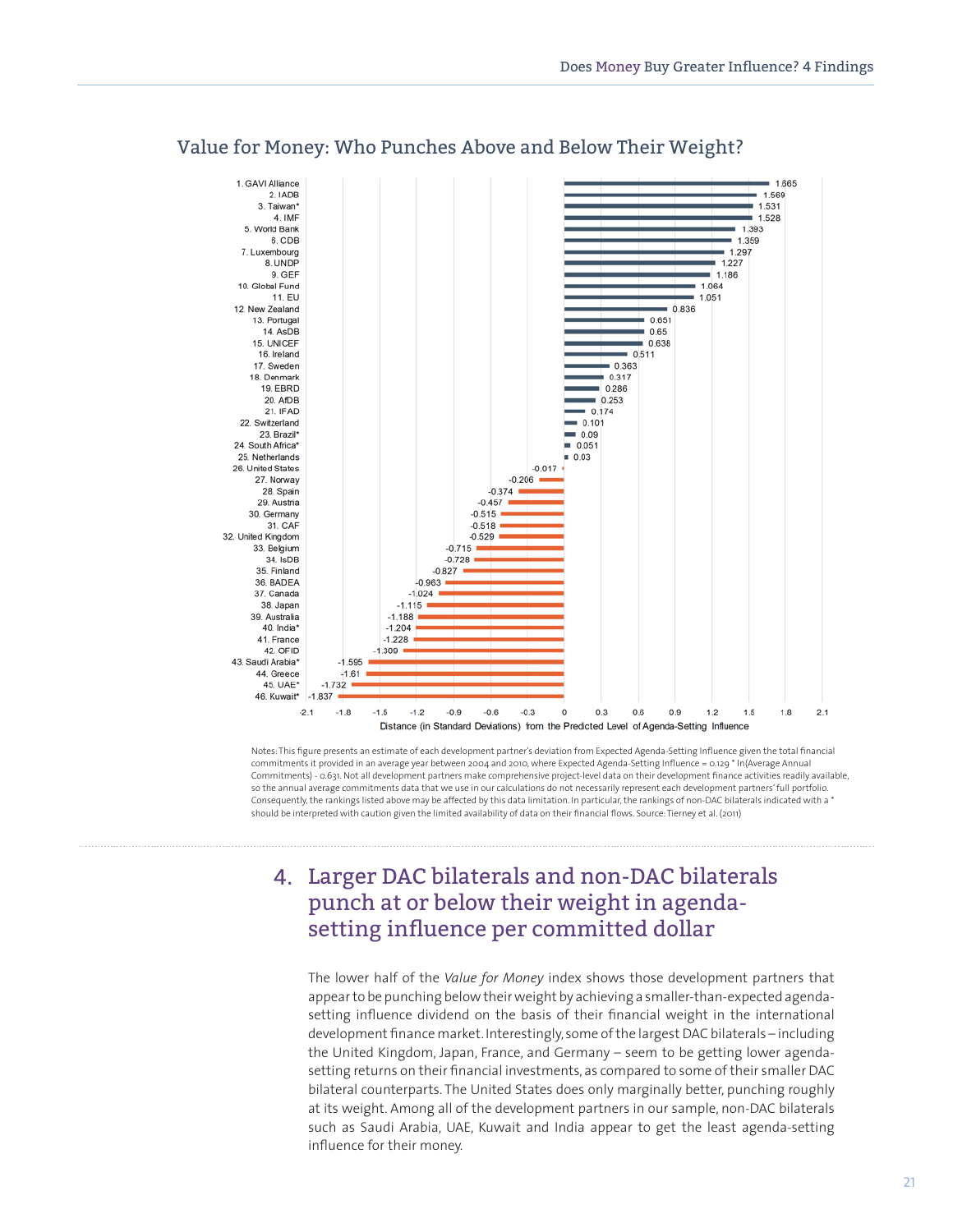### 5 Demand-Side Drivers of External Performance and Influence: Country Characteristics

Why are some development partners seen as more effective at shaping and implementing reform efforts in some countries than in others? We constructed an econometric model to examine the extent to which development partner performance is affected by several country-specific characteristics, including but not limited to: aid dependence, government effectiveness, regime type, and region. **Five demandside drivers** emerged as country characteristics that appear to be predictive of how an average development partner's performance will be perceived by in-country stakeholders.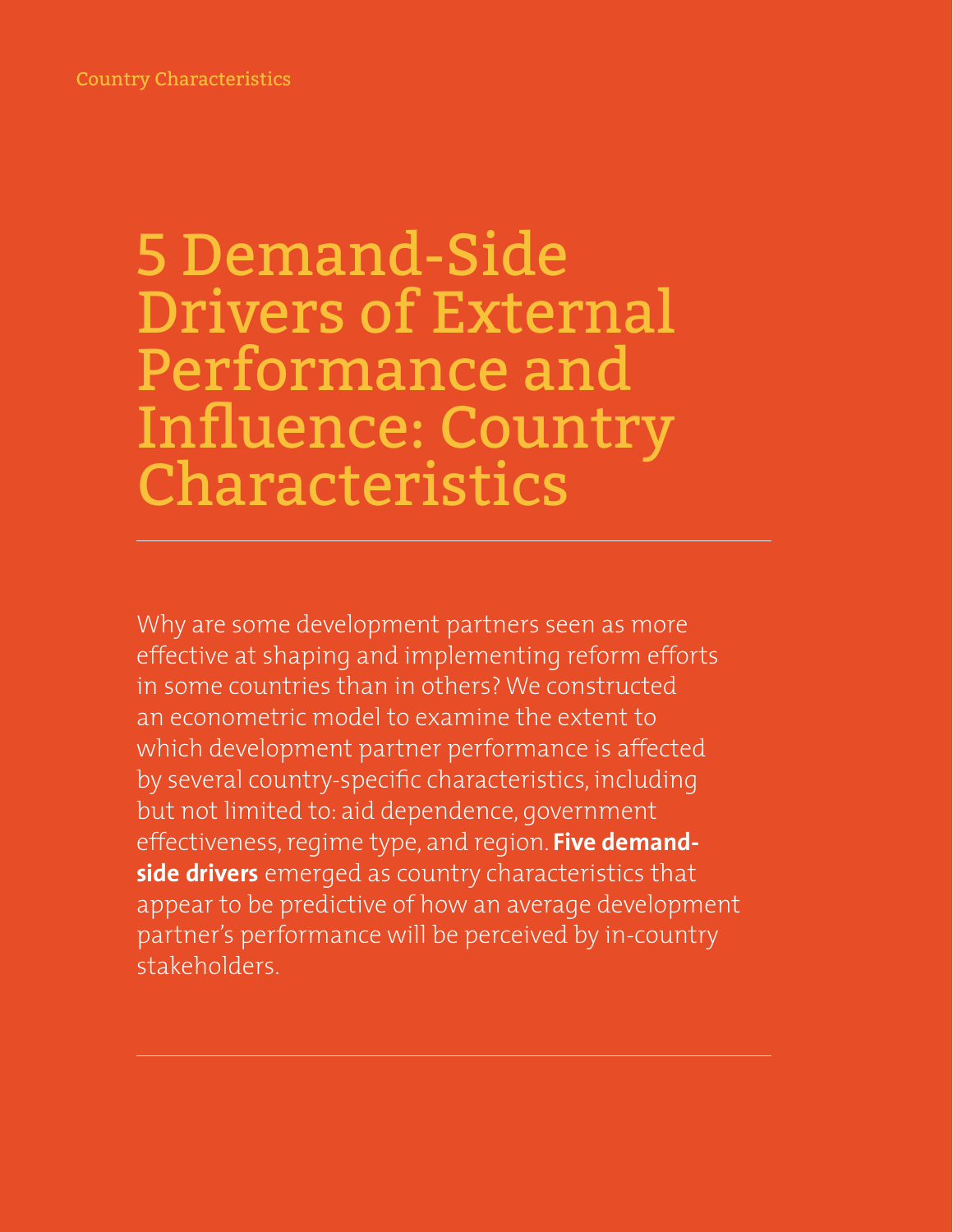#### 1. Breadth of support matters: development partners have more agenda-setting influence when there is broad domestic political support for reform

The good news for development partners is that the provision of useful policy advice seems to serve as an entry point for influence during the agenda-setting stage of the policymaking process. We find a strong, positive relationship between the usefulness of a development partner's advice and its agenda-setting influence. A development partner seen as providing useful advice is more likely to get a "seat at the table" during policy deliberations (Jones 2011; Jones et al. 2009).

#### 2. But high-level champions are still important: development partners are less influential when the chief executive opposes reform

Whereas the breadth of domestic political support for reform enhances agenda-setting influence of development partners, the opposition of just one top-level decision-maker cuts in the opposite direction. Development partners are less influential in shaping the reform priorities in settings where the Office of the President or the Office of the Prime Minister is actively seeking to obstruct reform. This finding raises the question of whether and how bilateral and multilateral development institutions should redirect their advisory and assistance efforts away from such settings and towards partner countries where they will likely to enjoy policy influence multiplier effect.



#### Countervailing Effects of Broad Domestic Support for Reform and Executive Opposition to Reform

Note: Agenda-Setting Influence is on a scale of 0-5, where 0 means "No influence at all" and 5 means "Maximum influence". Non-Executive Reform Support is a survey-based count of the number of non-executive groups (out of 10) that "expended substantial time, effort, or resources to promote reform" in a given country. Executive Opposition is on a scale 0 to 1 and estimates the share of reform that the head(s) of state and/or government in a sample country "expended substantial time, effort, or resources to obstruct." The r-value of 0.331 indicates a positive bivariate relationship between the breadth of a country's nonexecutive support for reform and the agenda-setting influence of an average development partner in that country. The r-value of -0.216, by contrast, indicates a *negative bivariate relationship between executive opposition to reform and the influence of an average development partner in a sample country.*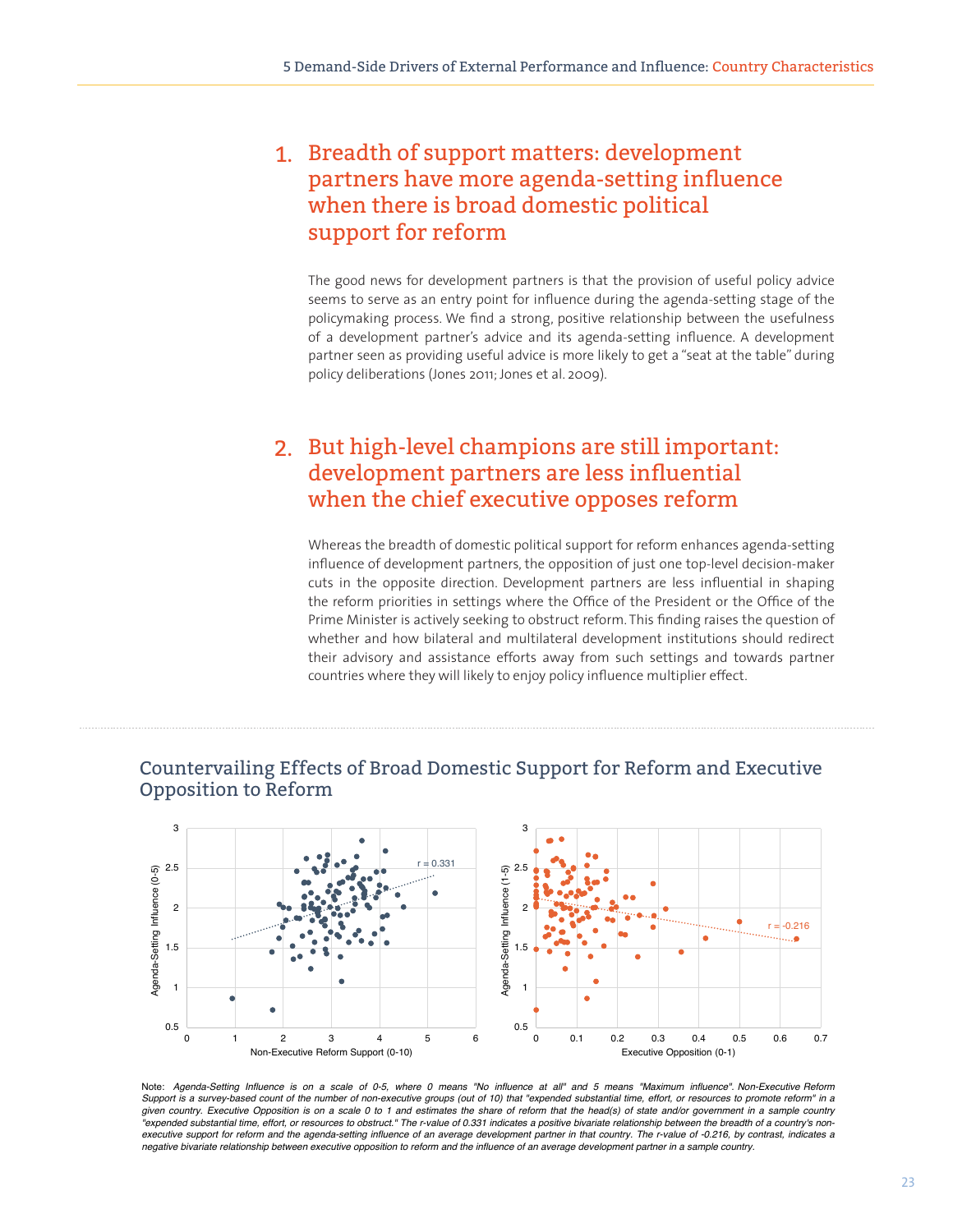#### 3. Host government officials from wealthier countries consider development partners to be less helpful

An increase in a country's GDP per capita negatively affects the perceived helpfulness of an average development partner during reform implementation. We find a similar, negative relationship between the agenda-setting influence (and advice usefulness) of development partners and a country's GDP per capita. These findings provide preliminary evidence that bargaining power matters; countries with higher levels of per capita income generally have more access to revenue sources other than aid, which likely increases their leverage vis-à-vis development partners. It is also possible that development partner missions expend greater effort to advise and assist host government counterparts in poorer countries.

#### 4. Countries with open economies view DAC bilateral development partners as more helpful during reform implementation

Trade openness is positively correlated with the perceived helpfulness of the average *DAC bilateral* development partner during reform implementation. One potential explanation for this pattern is that these development partners are often important trading partners of low- and middle-income countries, which may result in strong ties between host government officials and DAC country counterparts. An equally plausible, and closely related, explanation is economically open countries may have similar policy preferences to DAC development partners for reasons related to economic interdependence.

#### 5. Host government officials with previous experience working full time for at least one development partner express less positive views of non-DAC bilateral performance.

We find that prior, full-time work experience with at least one bilateral or multilateral development partner negatively influences host government officials' subsequent perceptions of the utility of non-DAC bilateral development partner advice. As host government officials have gained exposure to (primarily) multilateral and DAC bilateral development partners through direct employment, it may be the case that they have internalized their policy views and become less sympathetic to non-DAC perspectives and practices.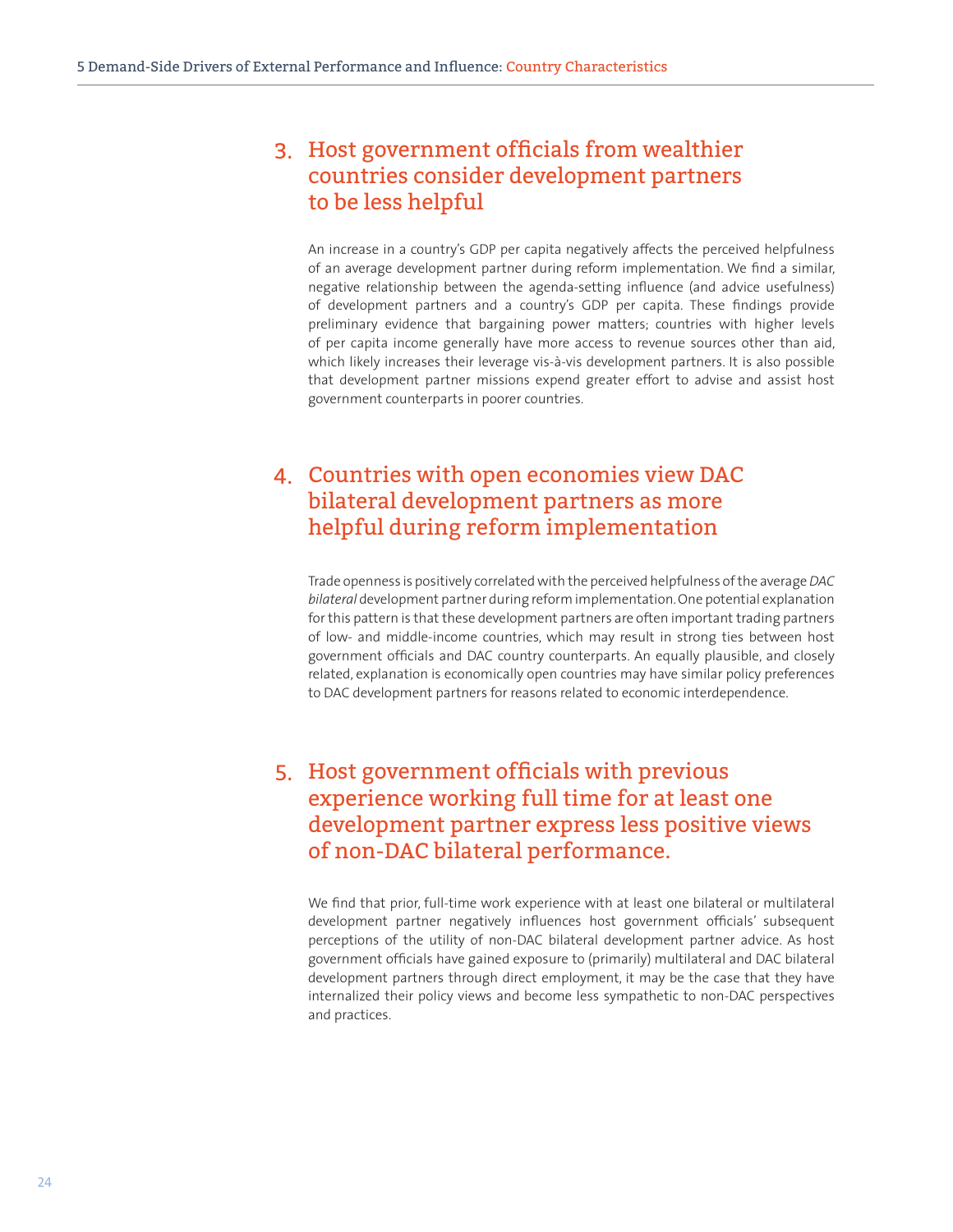## Supply-Side Drivers of External Performance and Influence: Development Partner Attributes

Why do some development partners perform better than others in shaping the trajectory of reforms undertaken by low- and middle-income countries? We constructed an econometric model to examine the extent to which development partner performance is affected by several development partner-specific characteristics, including but not limited to: their alignment with partner country priorities, their use of so-called "ineffective aid channels", and the degree to which they embrace the Paris Declaration principle of "specialization". **Two supply-side drivers** emerged as good predictors of how development partner performance is perceived by in-country stakeholders.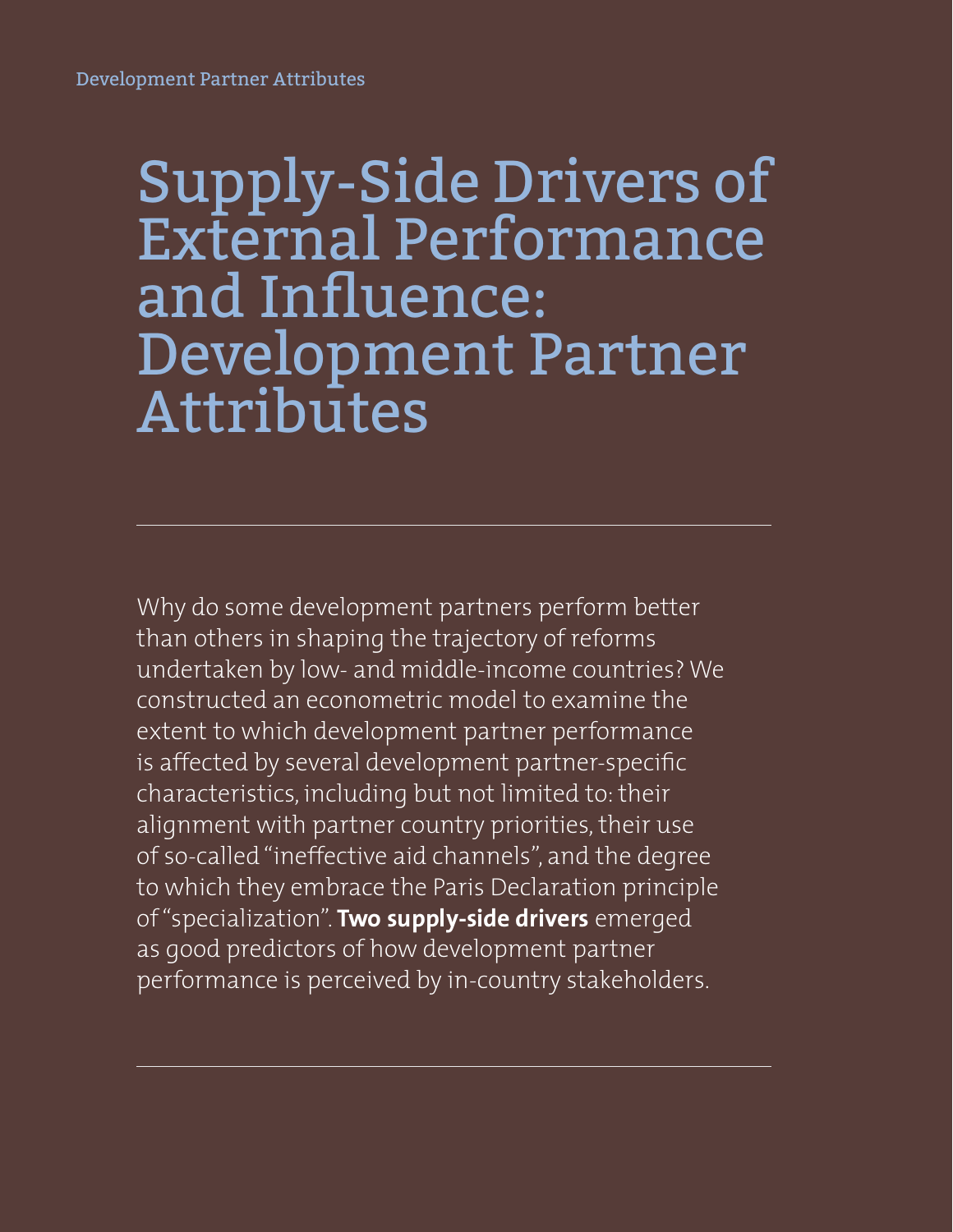#### 1. Aligning with host country priorities increases development partner influence

Alignment with partner country priorities is positively correlated with the extent to which development partners influence government reforms. This finding suggests that when development partners put the country ownership principle into practice, they usually reap an influence dividend.

#### 2. Reliance upon technical assistance undermines a development partner's ability to shape and implement host government reform efforts

The share of official development assistance (ODA) allocated to technical assistance is negatively correlated with *all three* indicators of development partner performance. These findings lend strong support to an emerging consensus in the donor community that technical assistance is a generally ineffective form of aid delivery that weakens country ownership and saps the incentive for host governments to pursue broader reform efforts.

#### Countervailing Effects of Development Partner Alignment with Country Priorities and Provision of Technical Assistance



Note: (Top) Agenda-setting influence is on a scale of 0 to 5, where 0 means "No influence at all" and 5 means "Maximum Influence". ALIGNMENT is equal to a z-score based on the share of ODA allocated to recipient countries' top development priorities (Birdsall and Kharas, 2014). A Pearson's r-value of 0.571 implies a positive, significant relationship between ALIGNMENT and a given development partner's agenda-setting influence.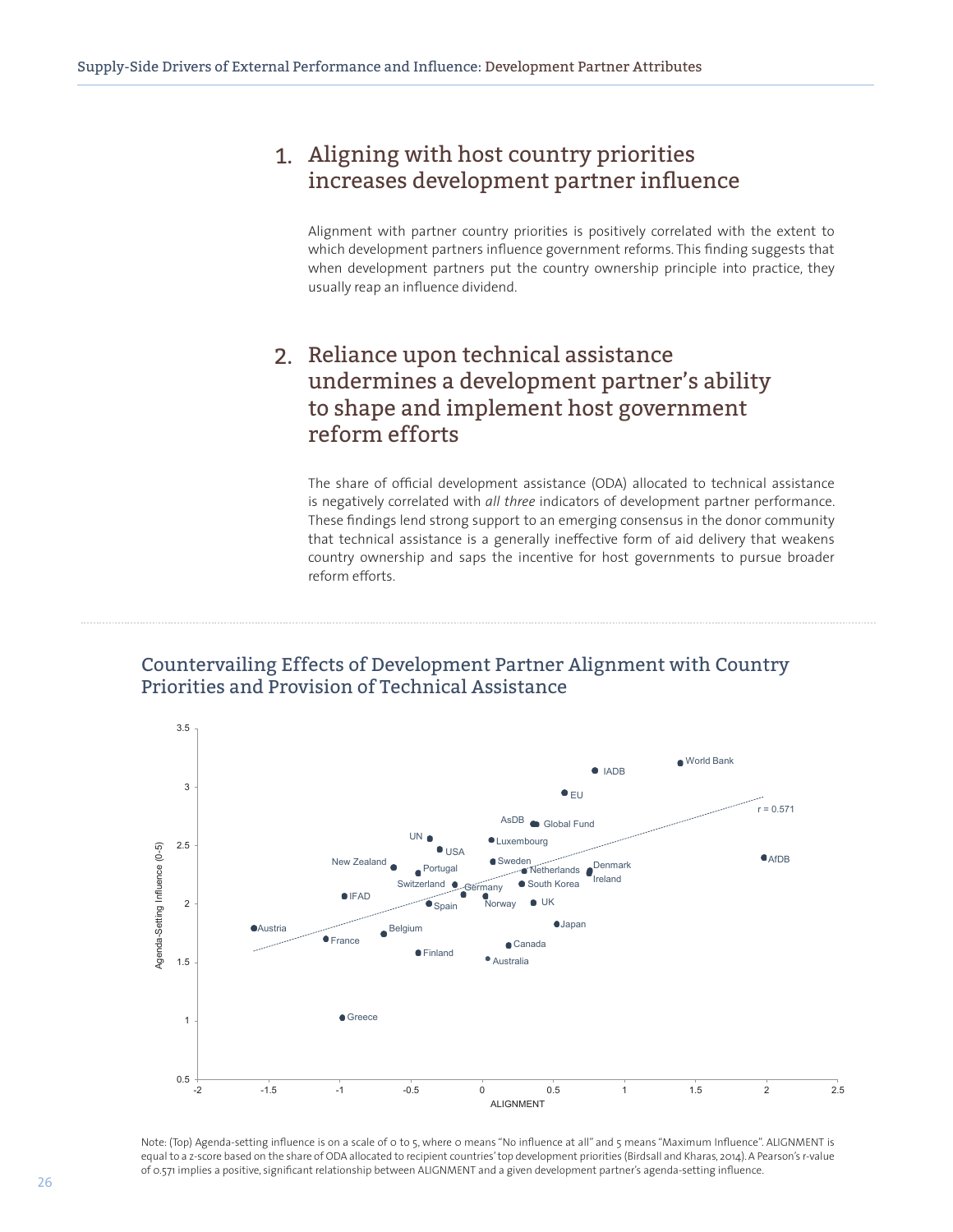

Note: Survey participants provided development partner-specific responses on how often the advice they received from each development partner contained useful information, on an ordinal scale of 1 to 5, where a score of 1 means "Almost never", 2 means "Less than half the time", 3 means "About half the time", 4 means "More than half the time", and 5 means "Almost always". TECHNICAL is equal to the % of ODA that a given development partner allocates to technical assistance. A Pearson's r-value of 0-351 implies a significant, negative relationship between the share of ODA that a development partner allocates to technical assistance and host government perceptions of the usefulness of that development partner's advice.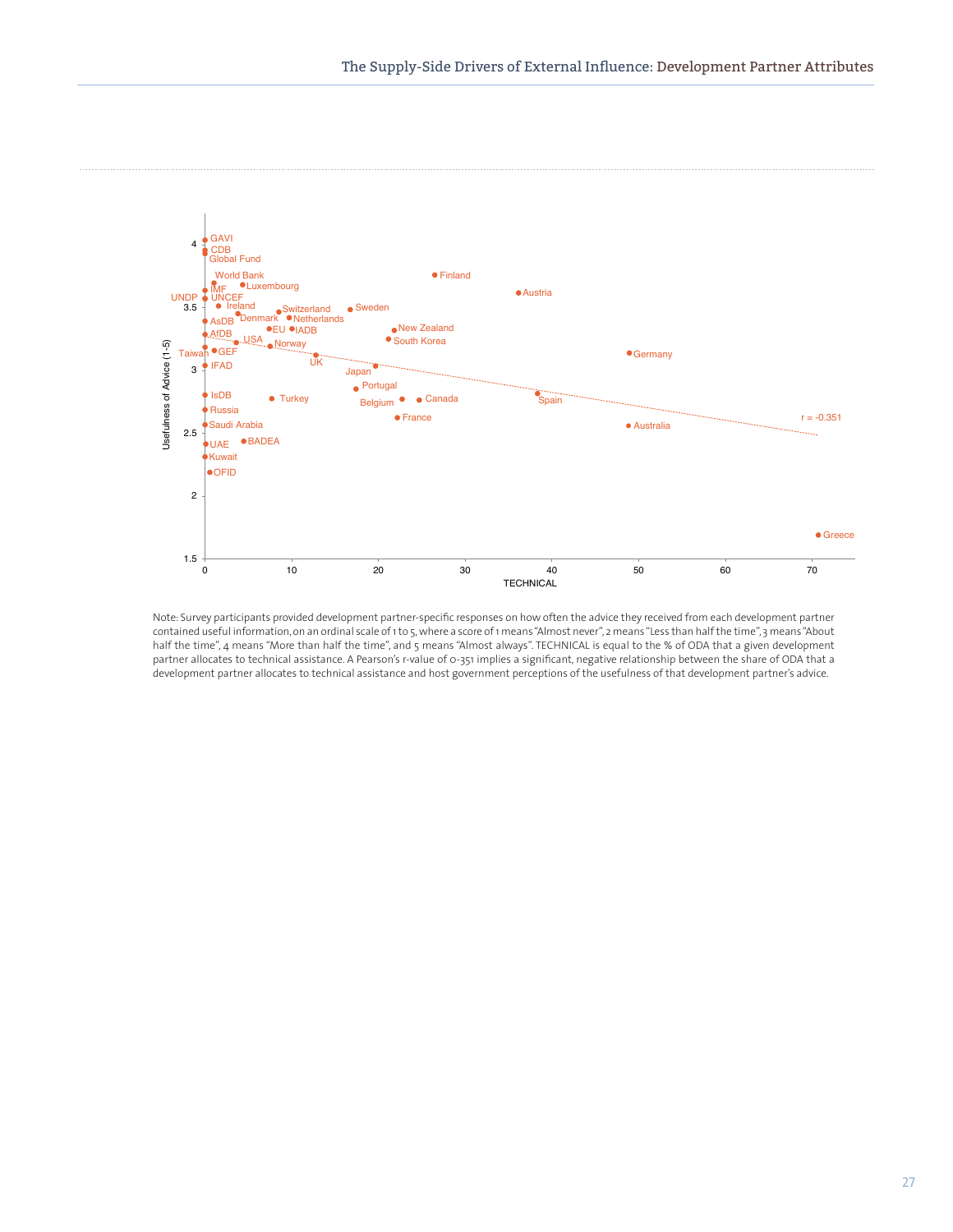Advice and Assistance

# Shifting Sand

### Advice and Assistance in the Post-2015 Era

Development partners increasingly work with domestic change agents in low- and middle-income countries to reform existing laws, policies, institutions, regulations, and customary practices. Yet, there is a large and growing mismatch between the stated objectives of development partners and the metrics of success that are used to judge their performance.